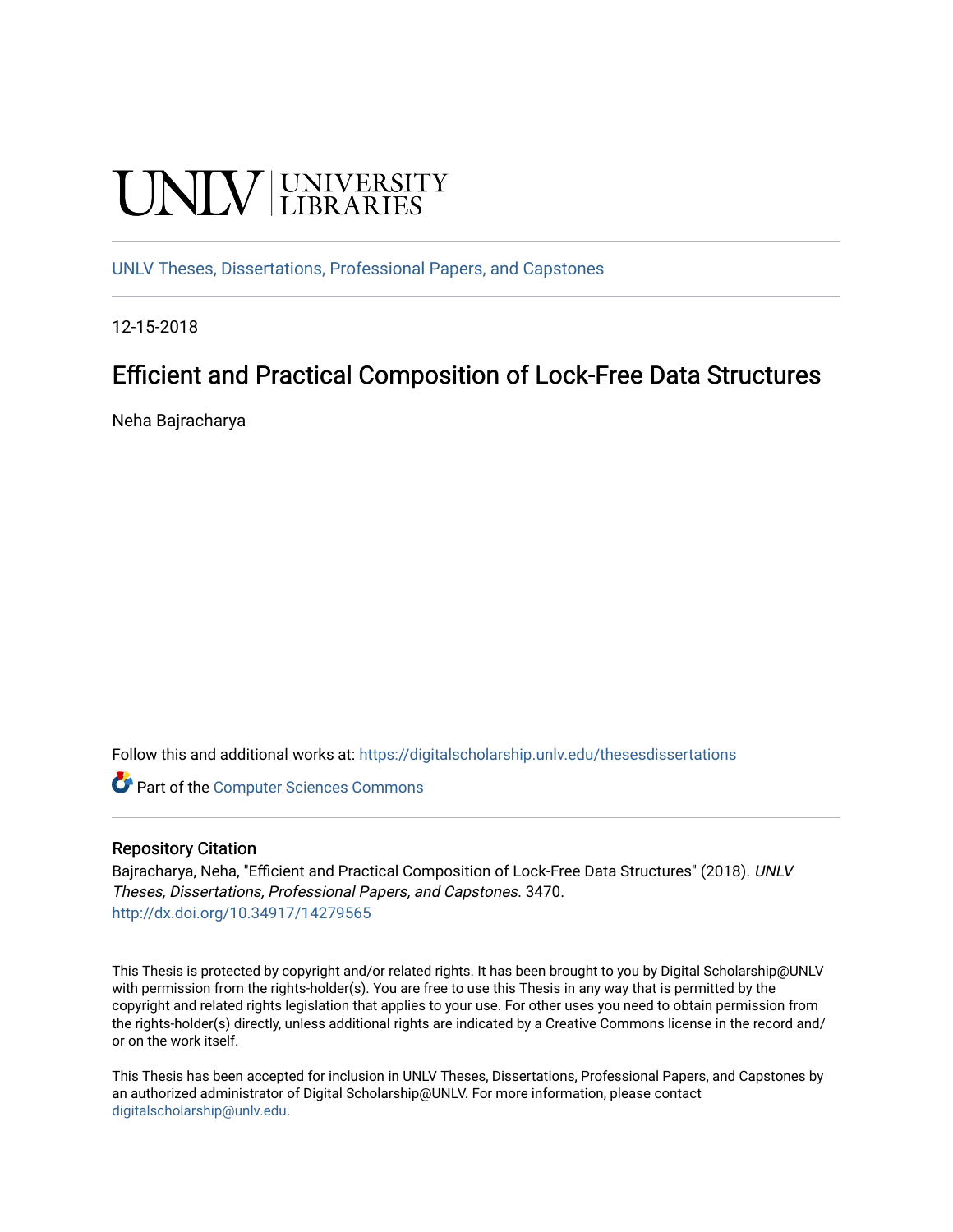#### EFFICIENT AND PRACTICAL COMPOSITION

### OF LOCK-FREE DATA STRUCTURES

By

Neha Bajracharya

Bachelor's in Computer Engineering (B.E.) Kathmandu Engineering College 2012

A thesis submitted in partial fulfillment of the requirements for the

Master of Science in Computer Science

Department of Computer Science Howard R. Hughes College of Engineering The Graduate College

> University of Nevada, Las Vegas December 2018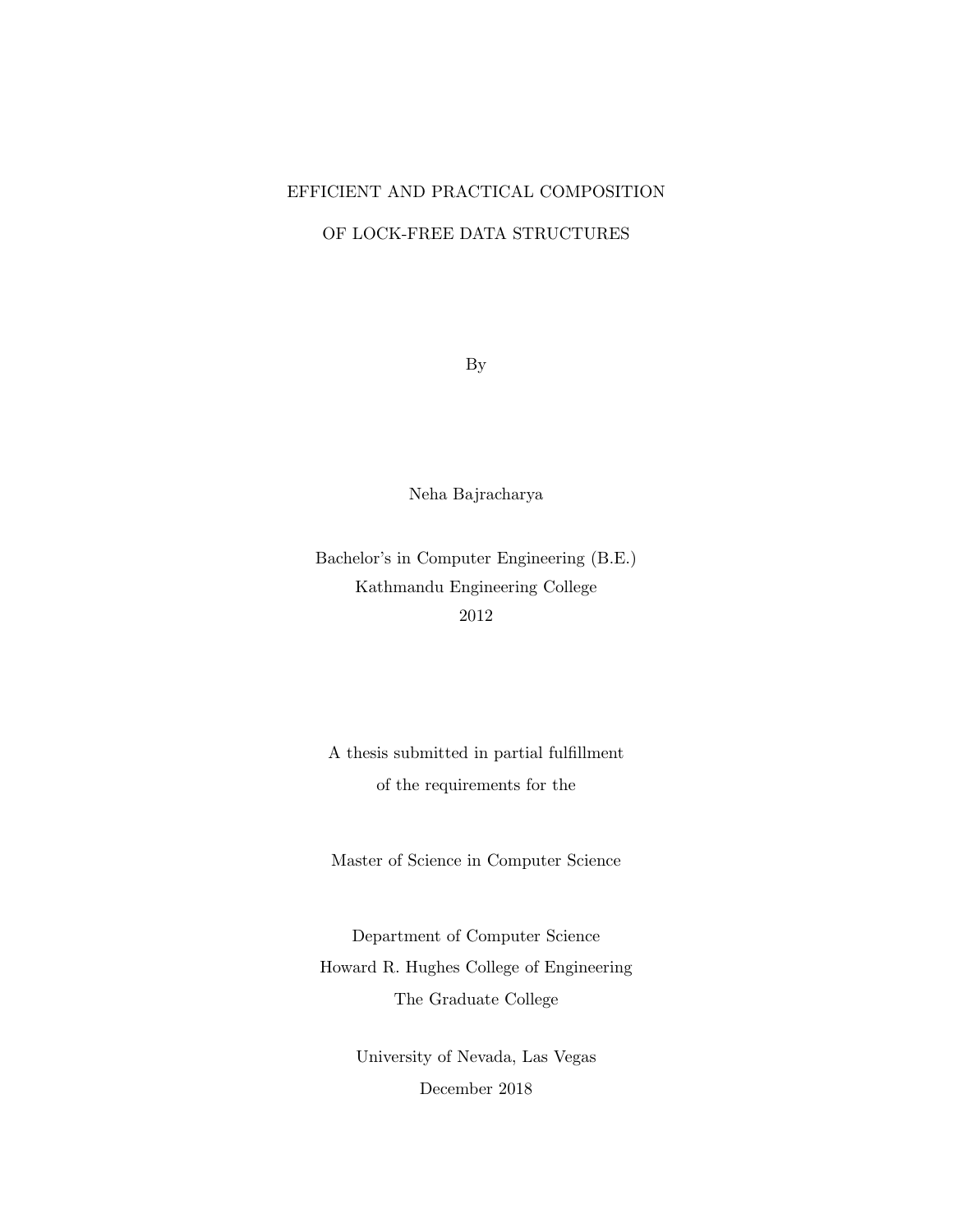$\odot$  Neha Bajracharya, 2018 All Rights Reserved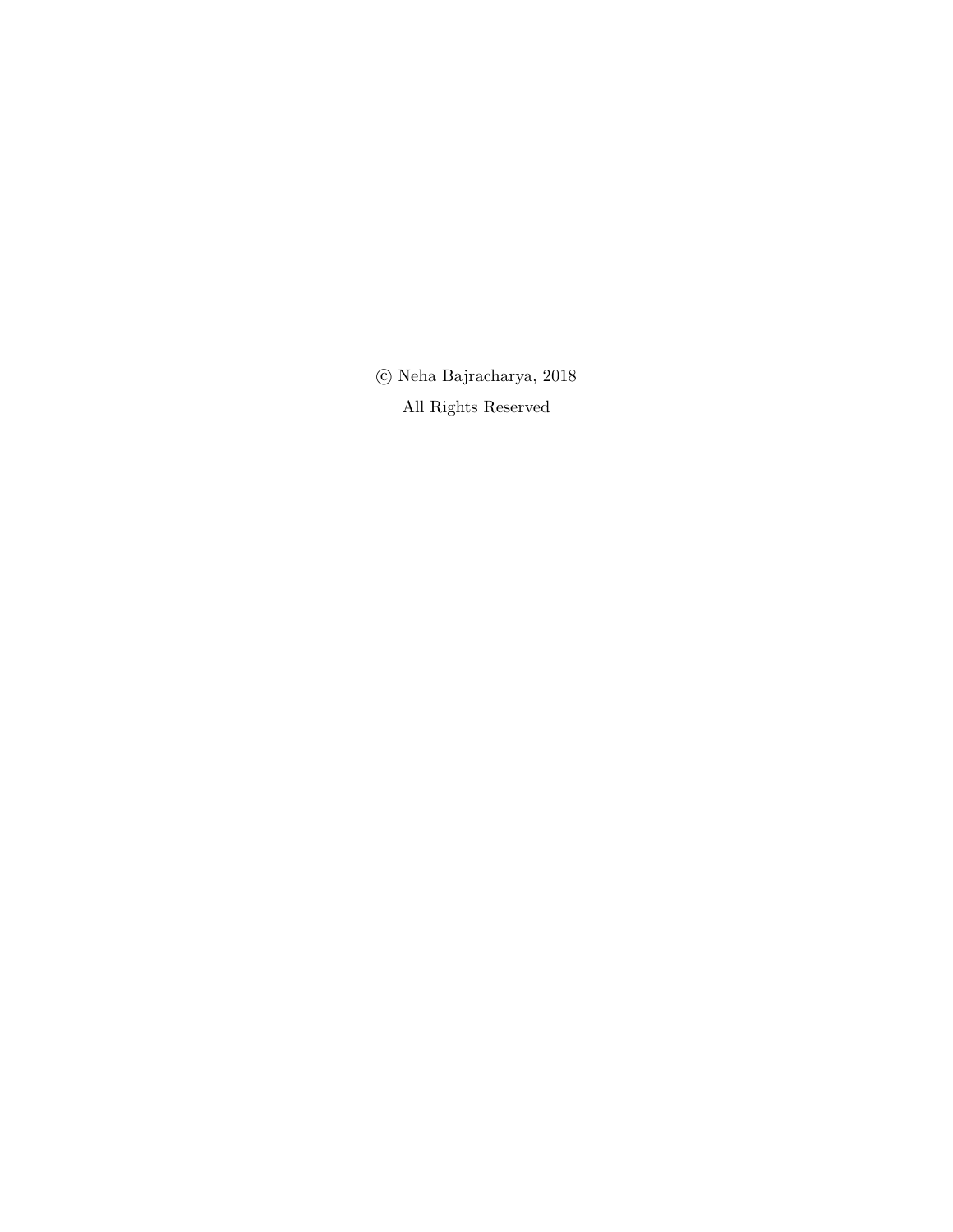

The Graduate College The University of Nevada, Las Vegas

November 20, 2018

This thesis prepared by

Neha Bajracharya

entitled

Efficient and Practical Composition of Lock-Free Data Structures

is approved in partial fulfillment of the requirements for the degree of

Master of Science in Computer Science Department of Computer Science

John Minor, Ph.D. *Examination Committee Member*

Yoohwan Kim, Ph.D. *Examination Committee Member*

Venkatesan Muthukumar , Ph.D. *Graduate College Faculty Representative*

Ajoy K Datta, Ph.D.<br>
Examination Committee Chair<br>
Graduate College Interim Dean *Examination Committee Chair Graduate College Interim Dean*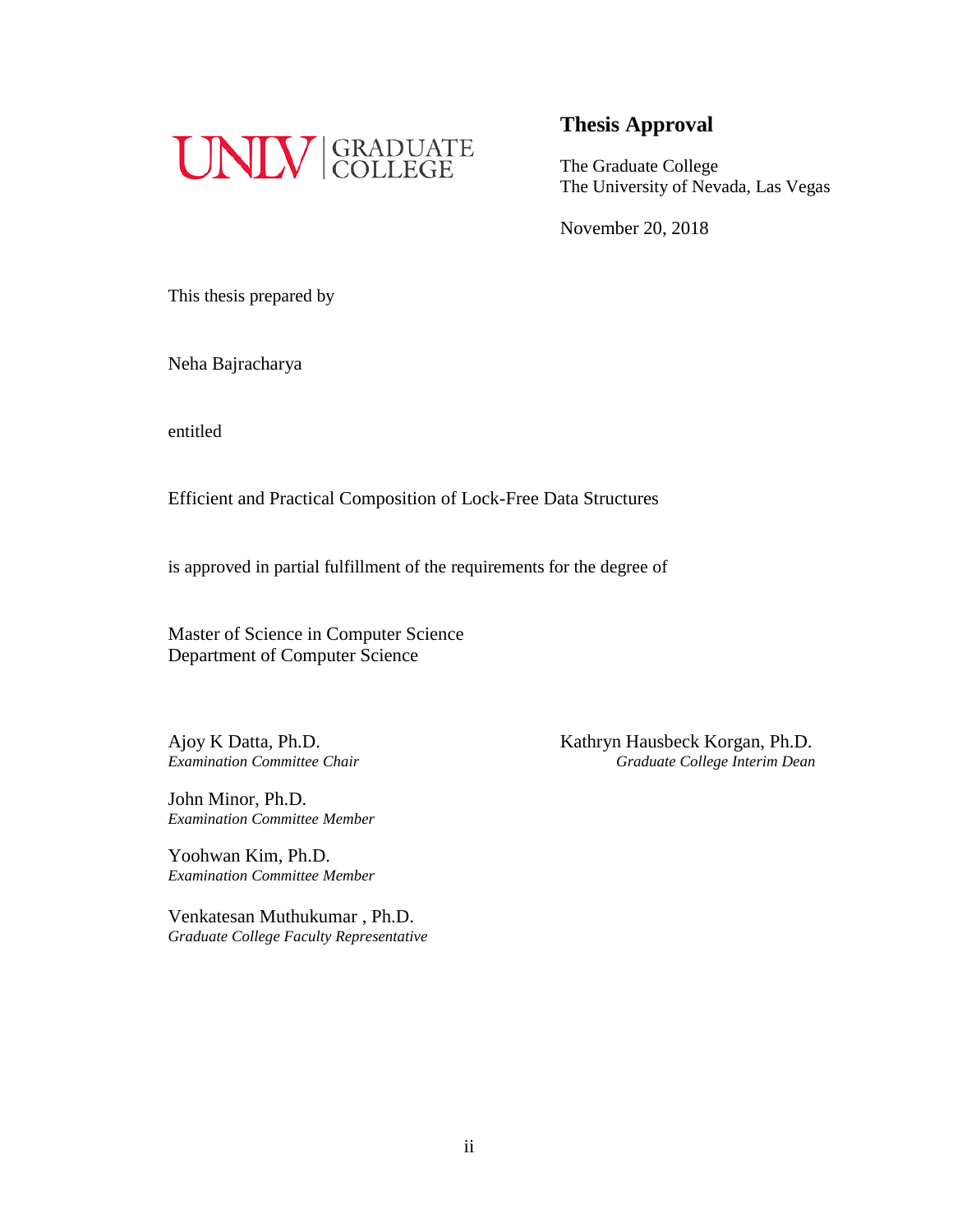### Abstract

A concurrent data object is lock-free if it guarantees that at least one, among all concurrent operations, finishes after a finite number of steps. In other words, a lock free technique guarantees that some thread always makes progress. Lock-free data objects offer several advantages over their blocking counterparts, such as being immune to deadlocks and priority inversion, and typically provide high scalability and performance, especially in shared memory multiprocessor architectures.

Composition of data structures is a powerful approach to combine simple data structures to create more complex ones. It works as a building block for many advanced useful data structures. In this thesis, we study the composition of lock-free data structures. We specifically consider a simple yet fundamental problem of combining two stacks to create a queue in a lock-free concurrent setting. Thus, we simulate the enqueue and dequeue operations of queues using the push and pop operations of stacks. Our work explores the challenges in combining the lock-free data structures with respect to ensuring the consistency as well as the lock-freedom of the composed data structure. We also implement the algorithm and experimentally evaluate its performance.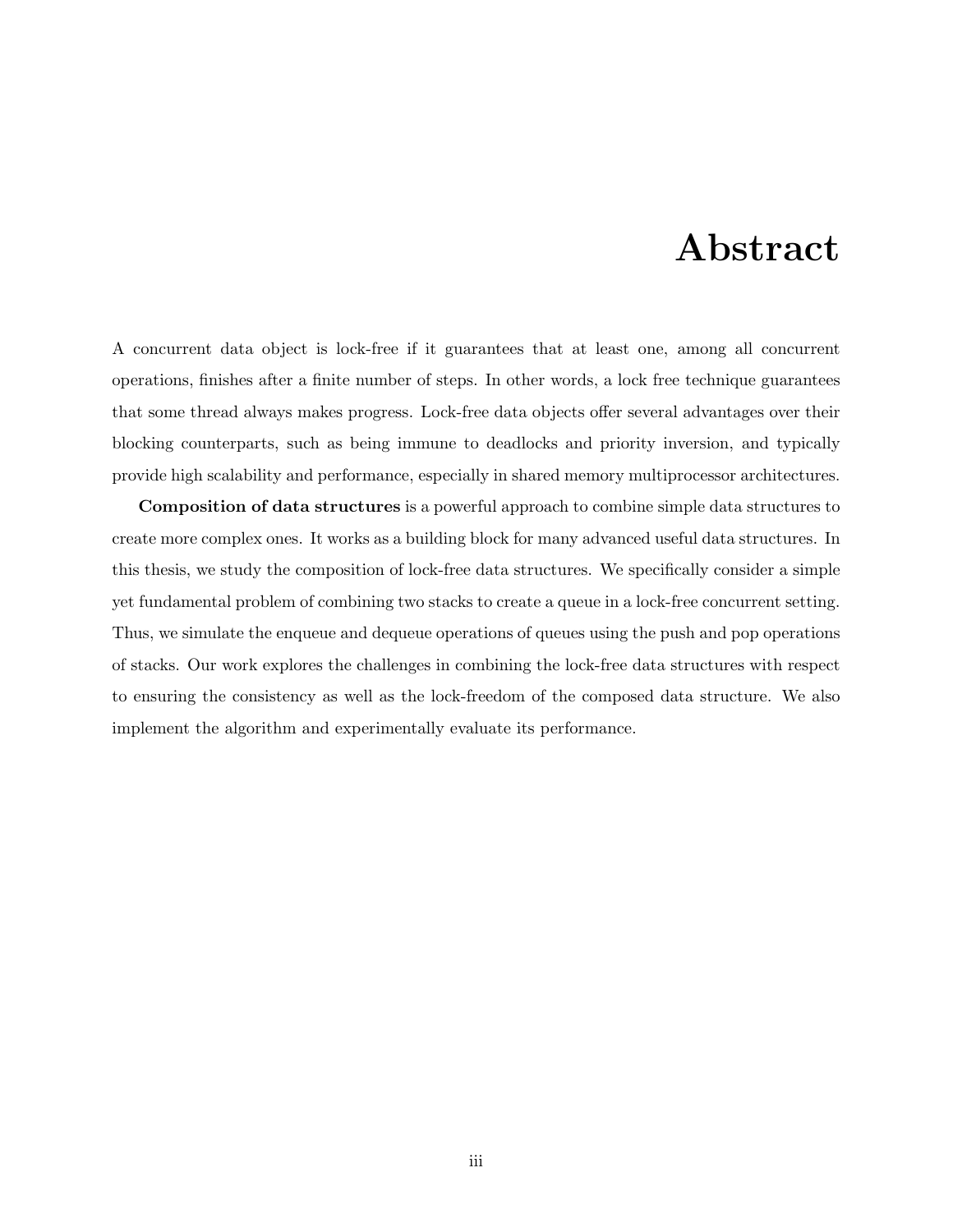### Acknowledgements

"Firstly, I would like to express my sincerest gratitude to my thesis advisor, Dr. Ajoy K. Datta for his continuous support and encouragement throughout my thesis work as well as my study here at UNLV.

I am very grateful to my committee members Dr. John Minor, Dr. Yoohwan Kim and Dr. Venkatesan Muthukumar and would like to thank them for providing their valuable time to serve in my thesis committee and for reviewing my work.

I would also like to express my deepest appreciation and gratitude to Dr. Bapi Chatterjee, Institute of Science and Technology Austria, previously with IBM India Research Lab, for taking time out of his busy schedule and imparting his knowledge and expertise in this study.

Most of all I am greatly indebted to my parents without whom I would not be here. Their love, support and trust have always encouraged me to pursue my dreams. And finally I would also like to thank all my friends and family, here in Vegas as well as those back at home for their continuous support, love and guidance."

Neha Bajracharya

University of Nevada, Las Vegas December 2018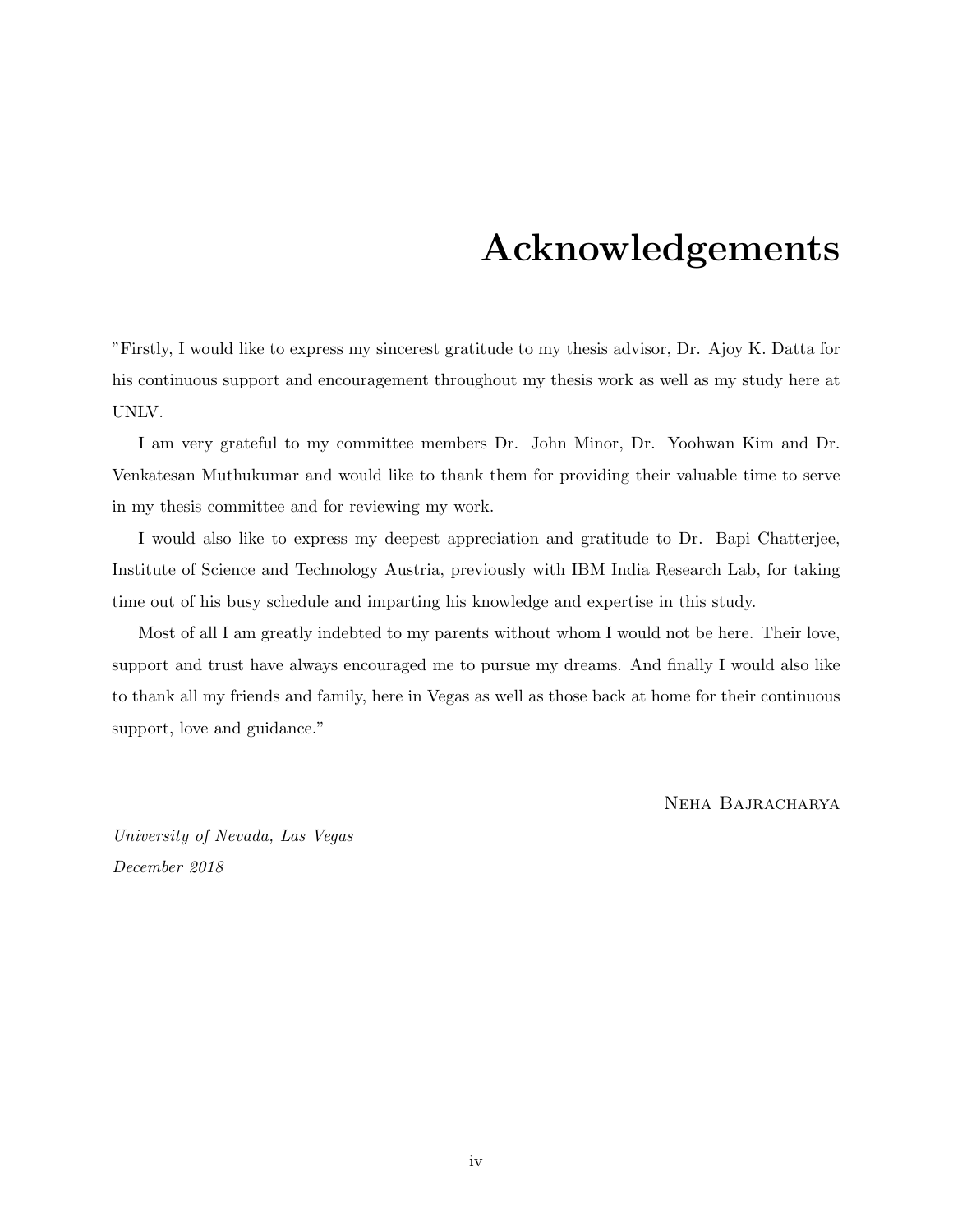### Table of Contents

| Abstract |                                                        | iii                     |
|----------|--------------------------------------------------------|-------------------------|
|          | Acknowledgements                                       | iv                      |
|          | <b>Table of Contents</b>                               | $\mathbf{v}$            |
|          | List of Figures                                        | vii                     |
|          | Chapter 1 Introduction                                 | 1                       |
| 1.1      |                                                        | $\overline{2}$          |
| 1.2      |                                                        | 3                       |
|          | Chapter 2 Background                                   | $\overline{\mathbf{4}}$ |
| 2.1      |                                                        | 4                       |
| 2.2      |                                                        | 5                       |
|          | 2.2.1                                                  | $\overline{5}$          |
|          | 2.2.2<br>Non Uniform Memory Access (NUMA) Architecture | 5                       |
| 2.3      |                                                        | 5                       |
|          | 2.3.1                                                  | 5                       |
|          | 2.3.2                                                  | 6                       |
|          | 2.3.3                                                  | 7                       |
| 2.4      |                                                        | 8                       |
|          | 2.4.1                                                  | 8                       |
|          | 2.4.2                                                  | 9                       |
|          | 2.4.3                                                  | 9                       |
| 2.5      | Composition                                            | 10                      |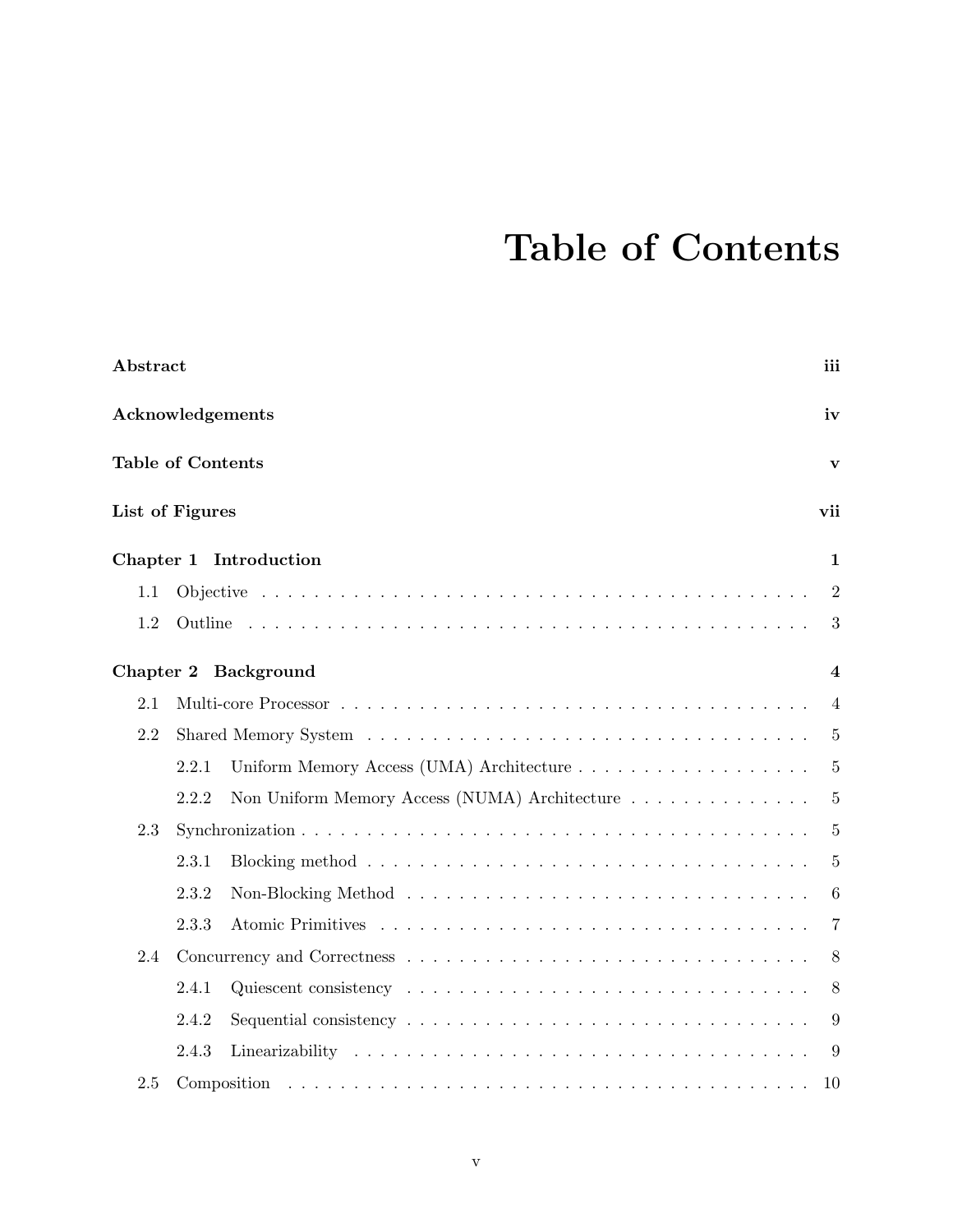|           | <b>Chapter 3 Literature Review</b>                                                               | 11 |
|-----------|--------------------------------------------------------------------------------------------------|----|
| 3.1       |                                                                                                  | 11 |
| 3.2       |                                                                                                  | 12 |
| 3.3       | Composition of lock-free data structures $\dots \dots \dots \dots \dots \dots \dots \dots \dots$ | 13 |
|           | Chapter 4 Implementation                                                                         | 14 |
| 4.1       |                                                                                                  | 14 |
|           | 4.1.1                                                                                            | 16 |
|           | Chapter 5 Correctness and Lock-freedom                                                           | 24 |
| 5.1       |                                                                                                  | 24 |
|           | 5.1.1                                                                                            | 24 |
|           | 5.1.2                                                                                            | 24 |
| 5.2       |                                                                                                  | 25 |
|           | 5.2.1                                                                                            | 25 |
| 5.3       |                                                                                                  | 26 |
| Chapter 6 | <b>Experimental Results</b>                                                                      | 27 |
|           | Chapter 7 Conclusion and Future Works                                                            | 31 |
|           | <b>Bibliography</b>                                                                              | 32 |
|           | Curriculum Vitae                                                                                 | 34 |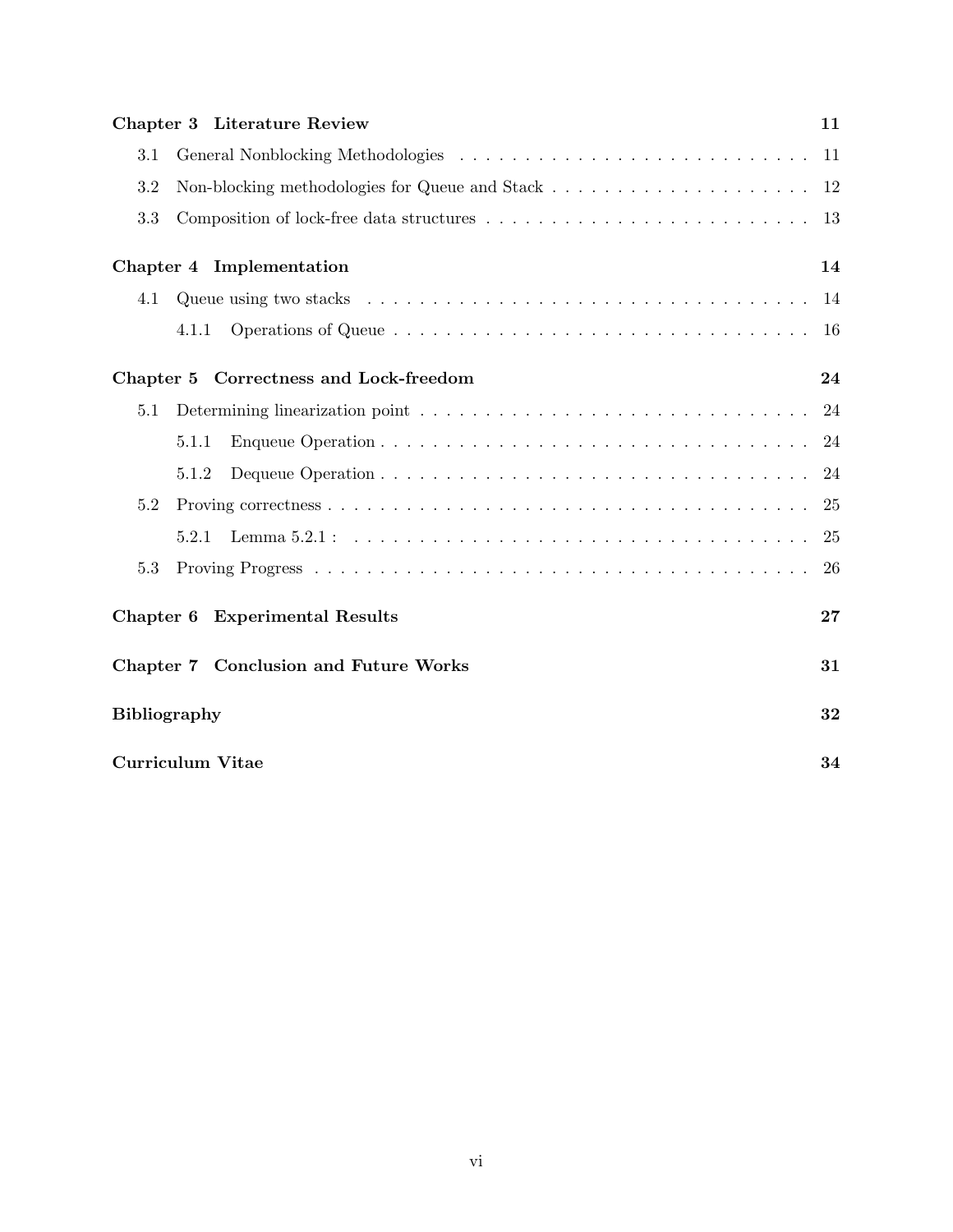## List of Figures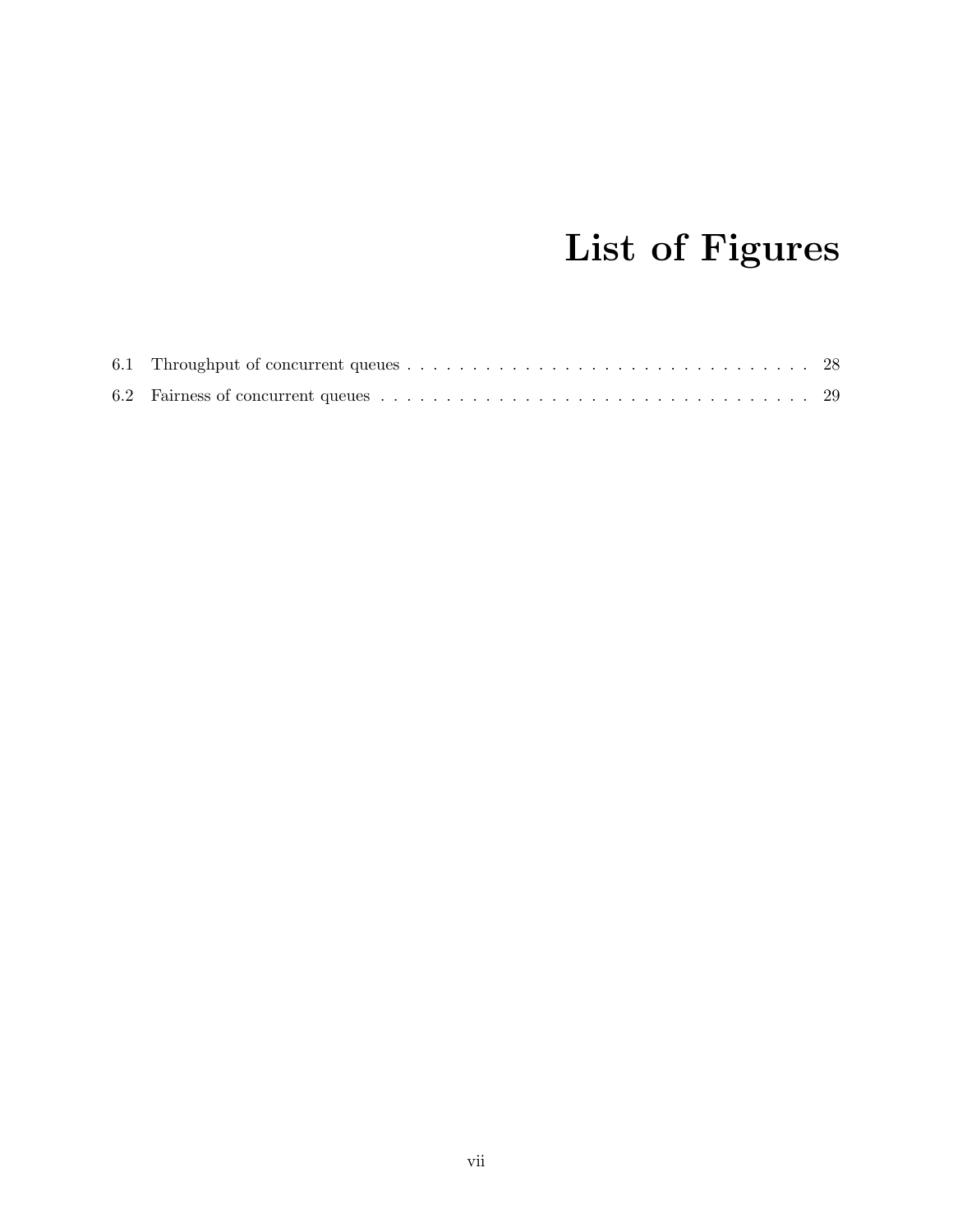### Chapter 1

### Introduction

Not so long ago, the central processing units (CPU) in the commonly available computers used to have only a single computing unit or compute core. With the development in computation, the need for faster processors was achieved by increasing the number of transistors on the processor which resulted in a higher clock speed. However, there was only a certain limit up to which the clock speed could be increased because the speed-up achieved by increasing clock speed also caused an increase in power dissipation and overheating of the transistors. To address this issue, the design of computers inevitably shifted to multi-core systems.

A multi-core processor comprises of two or more cores on a single chip. These multiple cores operate multiple instructions or programs in parallel resulting in better processing speed and greatly improves the overall performance. In addition to this, they have a lower clock frequency than the single core and thus produce lower power dissipation and are more energy efficient. Thus, the multi-core processors are overtaking single core machines nowadays as the world makes more advancement in technology and computation. The number of cores per computer is also rising rapidly. However, a significant challenge faced by multi-core processors is the need for synchronization due to the concurrency achieved by multiple cores working together to handle multiple tasks simultaneously. Since the multiple cores share the same memory, there may be interleaving of steps of the many threads working concurrently on each core. So there must be proper co-ordination among the threads to access the shared memory so that the computation produces the correct result. This can be achieved through a concurrent data-structure. A concurrent data-structure is a fundamental building block of concurrent programs and algorithms. These data structures are shared by concurrent processes and thus need to handle concurrent access to share memory. We can modify a sequential data-structure to create a concurrent data-structure that can work in a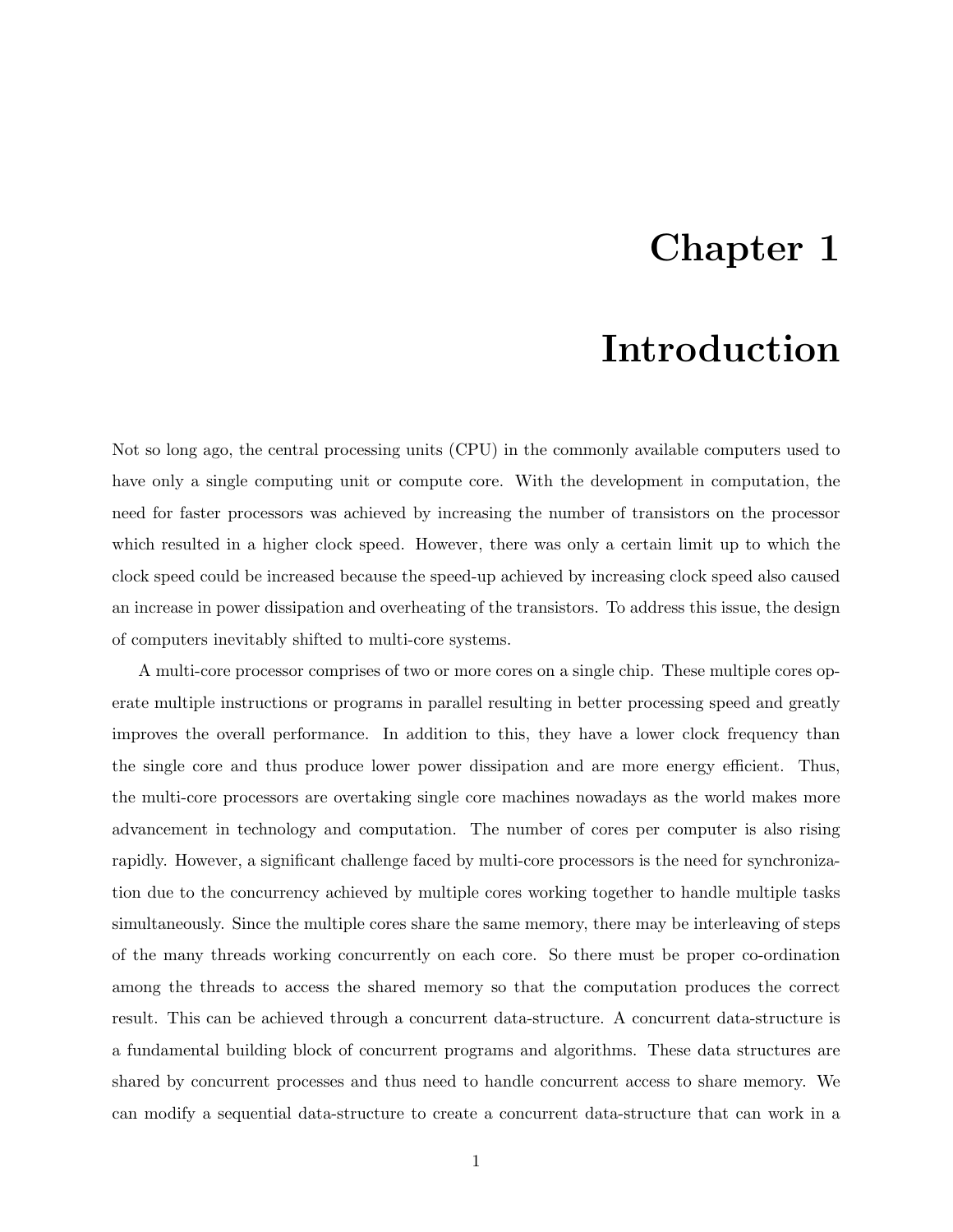concurrent environment. One of the simplest ways to make a data-structure concurrent is through mutual exclusion by means of a lock that provides the lock owner exclusive access to the shared memory [AS01]. This is also called the blocking method and it does not provide high scalability and performance due to deadlock, priority inversion and convoying. Another method that overcomes this disadvantage is the non-blocking method which guarantees progress of the operation even on a failure or suspension of a thread. Depending on the level of progress guarantee, a nonblocking data structure can be categorized as lock-free, obstruction-free or wait-free. Lock-freedom is achieved through the use of atomic primitives instructions available in the hardware machines such as compare-and-swap, test and set, load-linked/store-conditional.

#### 1.1 Objective

The objective of our thesis is to study the composition of lock-free data structures. The term composing refers to the task of nesting or making one type of lock-free data-structure a part of another. In the literature, there are many non-blocking data structures like queue, stack, heap, binary search tree, etc. Using such a type of data-structure to create another lock-free and concurrent data-structure is a non-trivial problem.

We can easily compose sequential data structures, but it is a challenging task to compose concurrent lock-free data structures. The fact that the design and implementation of a lock-free data structure itself is complicated makes it difficult to trivially alter them in order to make them suitable to combine efficiently. As a result, in the current context, a general, efficient method for composing data structures in a concurrent and lock-free setting is still not available.

Therefore the main contribution of our work is to provide a base for the composition of data structures. It manages this while preserving the lock-freedom and progress guarantee of the data object. In our work, we explicitly consider a simple yet fundamental problem of combining two stacks to create a queue in a lock-free concurrent setting. In the composition of a queue using two stacks, we use the basic operations of the stack, i.e. its push and pop operations to implement the enqueue and dequeue operation of the queue. To ensure that the resulting data-structure provides a lock-free progress guarantee for their operation executions, we have used the non-blocking synchronization primitive compare-and-swap, which is provided by the multiprocessor system.

Study and research in this field of composition of data structures is limited, but it has begun nonetheless. Our work, therefore, contributes to providing a fundamental framework for similar algorithmic designs to develop advanced lock-free data structures using the existing basic ones. To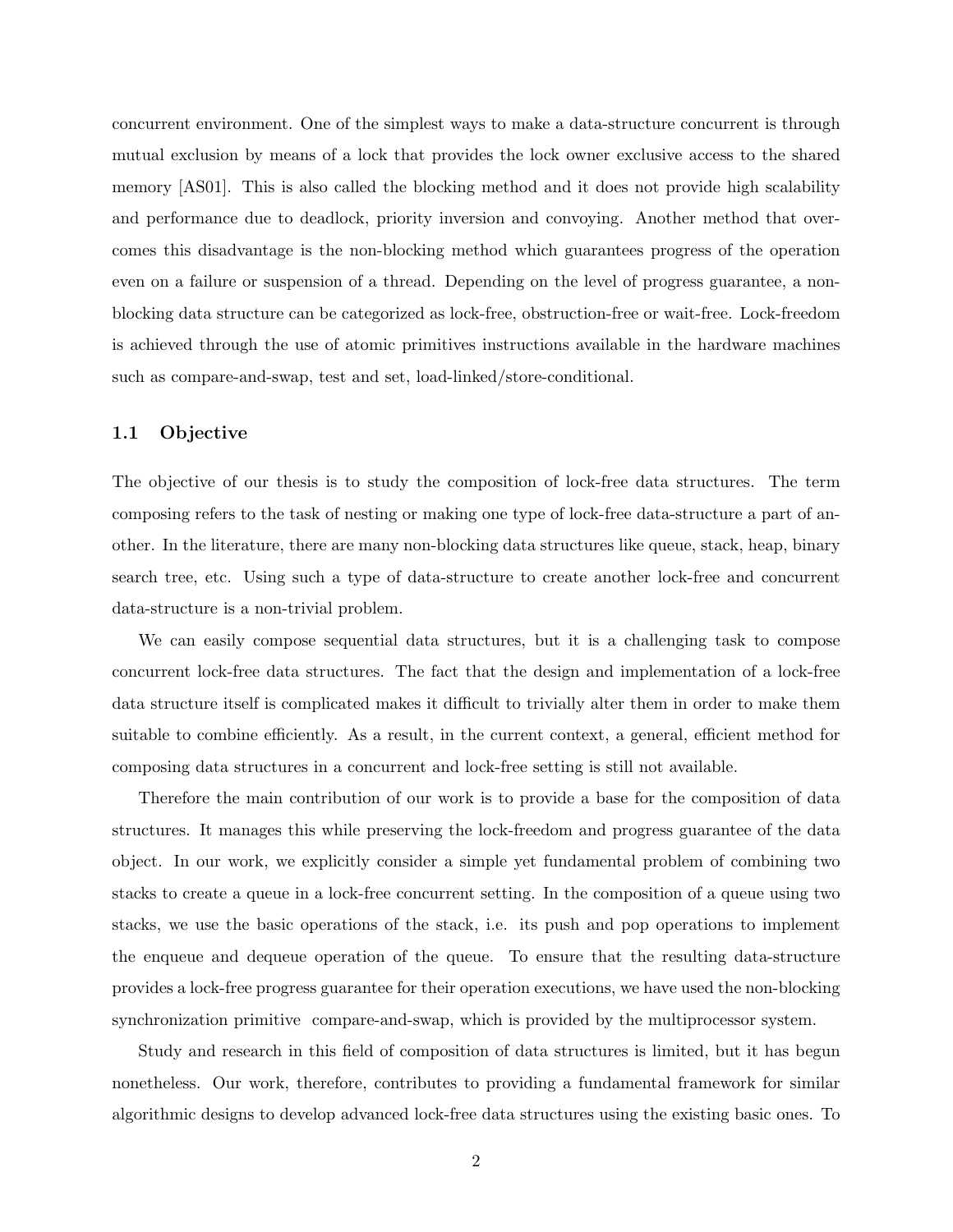the extent of our knowledge, we believe that this is the first work which presents an algorithm and its implementation of the composition of lock-free data structures to obtain another lock-free data structure.

#### 1.2 Outline

In Chapter 2, we will present some necessary concepts and basic background terminologies of the multi-core system required for this study. We will give a brief overview of the multi-core processor and its shared memory systems, synchronization methods as well as give a brief description of the composition of data structures.

In Chapter 3, we will give a brief survey of related work. Study and implementation works of concurrent data-structure are presented in this chapter.

In Chapter 4, we will present our proposed algorithm and its implementation of the composition of data structures. We will explain in detail the implementation of constructing a queue by using two stacks.

In Chapter 5, we will present the correctness of our algorithm in terms of progress guarantee and linearization.

In Chapter 6, we will present the experimental results on the performance comparison between various concurrent queues in terms of throughput and fairness.

Finally, in Chapter 7, we will conclude with an overall summary of our work and provide a scope of improvement and future recommendations to extend this study.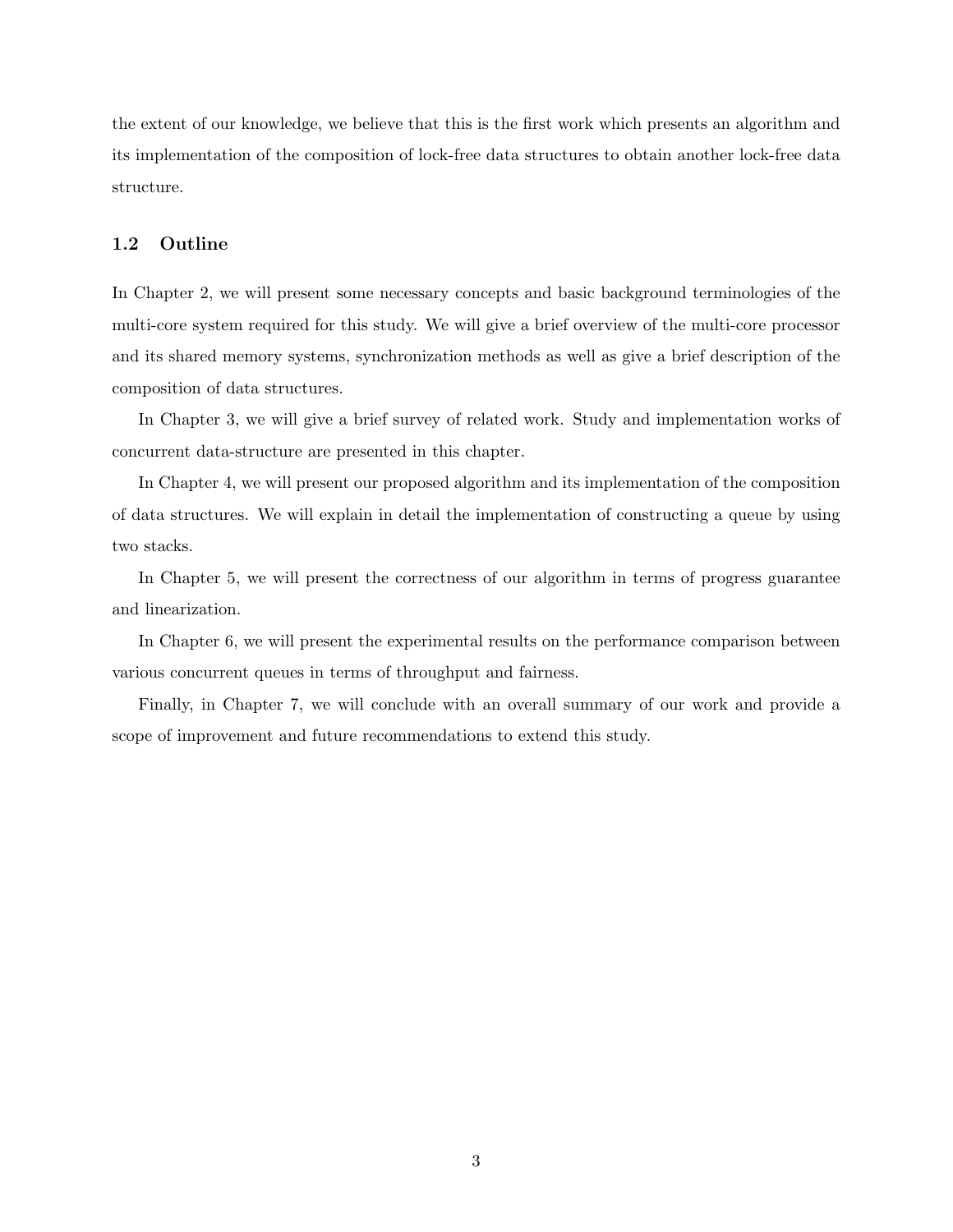### Chapter 2

### Background

Initially, to obtain faster processors, the number of transistors was increased. The speed of the processor is determined by the clock frequency. The increase in the clock frequency of the processor started leading to an increase in high power dissipation and therefore caused overheating. After a certain limit was reached, the clock speed could not be exceeded beyond that point. As a result, a new design of processor known as a "Multi-core processor" was introduced by the manufacturers to address this issue.

#### 2.1 Multi-core Processor

A multi-core processor can be defined as a single integrated circuit that consists of two or more independent computing/ processing units, commonly known as cores. These multiple cores located on the single chip operates simultaneously at a comparatively lower clock frequency to reproduce the same performance as that of a single processor. It is not necessary that the performance of individual cores on multi-core processor is as fast as the highest performing single-core processor. But since they are able to handle more tasks in parallel, they provide overall better performance with much less power dissipation. In a single-core processor, multiple processes are assigned different time-slices. If the time taken to complete a task by any process gets longer or they get delayed due to some reason, then this affects other processes as they start to lag behind too. However, in the instance of multi-core processors, each of the core has multiple processes assigned to it. So if the multiple cores works in parallel, the multiple tasks also run in parallel which will ultimately boost the performance.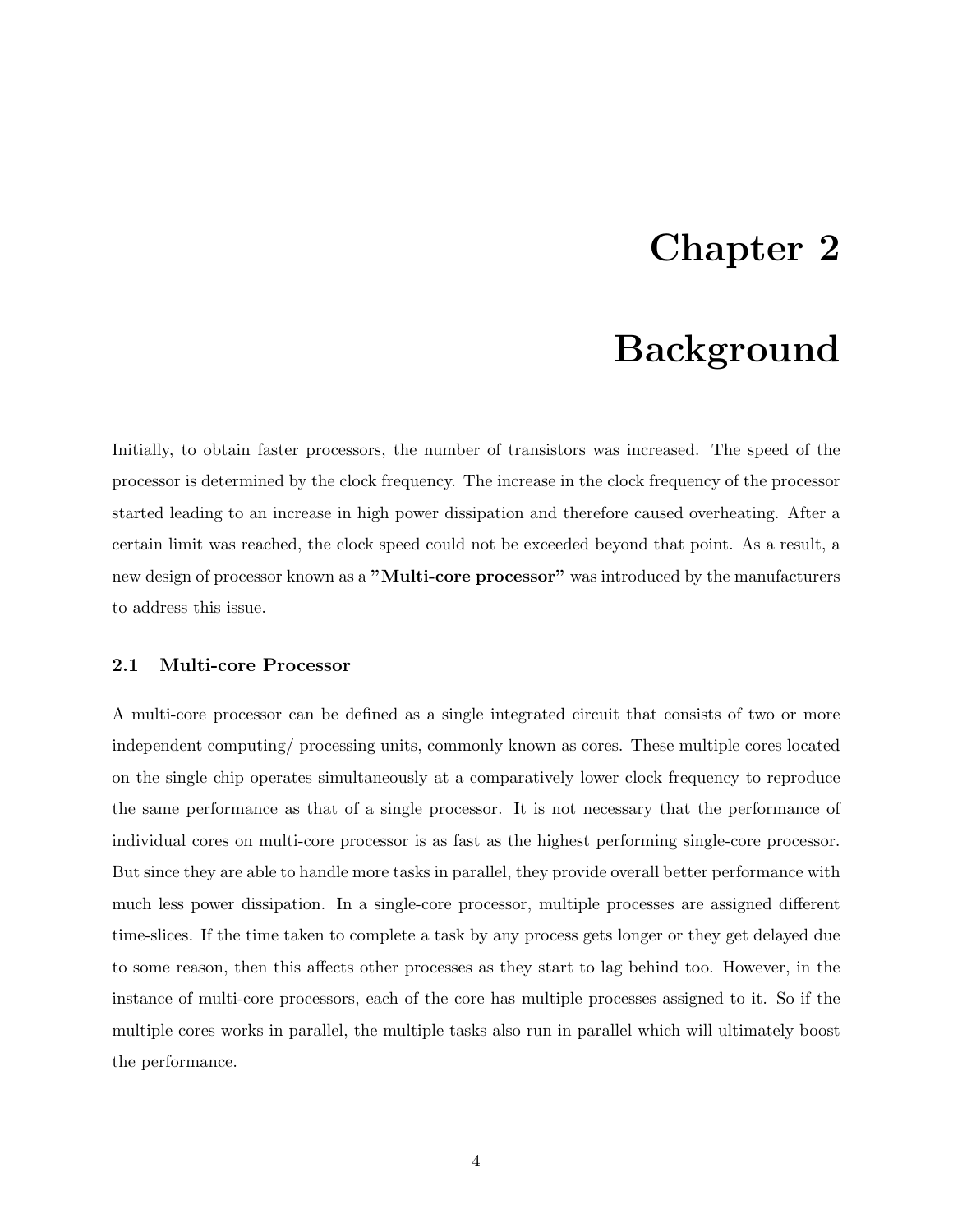#### 2.2 Shared Memory System

In a multi-core processor, each core shares a main memory. Each core is associated with its own cache and they all share the same system bus. Such a system is known as a shared memory system. Such a system where different processors can simultaneously access the same main memory for the purpose of communication among them is know as a Shared Memory System. A shared memory system can be divided into:

#### 2.2.1 Uniform Memory Access (UMA) Architecture

In UMA, every processor is located at equal distance from each shared memory. As a result, the memory access time is same all over the system, independent of the processor that request it.

#### 2.2.2 Non Uniform Memory Access (NUMA) Architecture

In NUMA, the shared memory location may be at a different distance from the processors i.e. the distance is not uniform. Hence, the access time of the memory by different processors varies.

#### 2.3 Synchronization

Data structures are an essential component of efficient and well-structured programs. "A data structure is a way to store and organize data in order to facilitate efficient access and modifications to the data" [CLRS09]. Access, insert, delete, find and sorting the data are some of the basic operations that one can perform using a data structure.

A thread, also called a lightweight process, is a sequential program and each thread runs at a different speed. Thus a thread is asynchronous and its delays are also unpredictable. These threads communicate with each other through the shared memory. Since threads are executed concurrently on different processors, and because of their asynchronous nature, the steps of different threads can interleave arbitrarily. So to properly coordinate the access to the shared data in order to produce a correct computational result, we need to synchronize the asynchronous concurrent processes.

The synchronization methods for a concurrent system are of two types. They are:

#### 2.3.1 Blocking method

Blocking method of synchronization is the traditional way of synchronizing access to shared resources by the use of locking to achieve mutual exclusion. This method provides the lock owner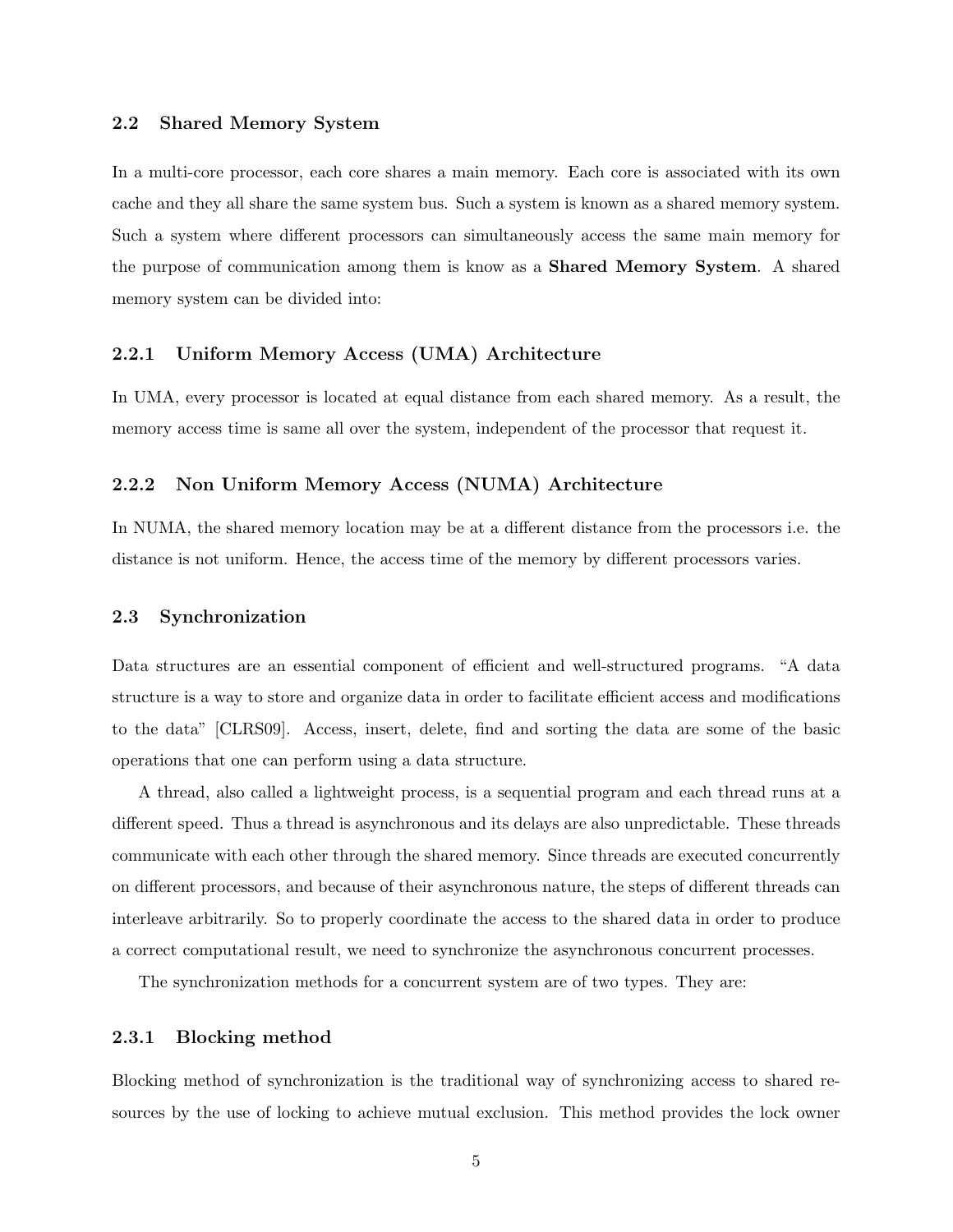exclusive access to the shared resources. All the other threads will have to wait for the current thread holding the lock to finish its execution and release that lock. Monitors, mutex, semaphores, lock are some examples of locking primitives. A blocking synchronization is also called a lock-based implementation.

If a single lock is used for the entire shared resource, then it is called Coarse grained locking. Instead of using a single lock, if multiple locks are used then it is called Fined-grained locking.

Blocking synchronization method is simple, easier to design and implement. However, it suffers from many drawbacks. It does not tolerate process failure. If a thread holding a lock fails, then all other threads that are waiting for the lock get halted forever. Also, this method is vulnerable to deadlocks, priority inversion and convoying. Deadlock is a situation when there are two or more threads that get blocked while waiting to obtain locks which are being held by other threads in the deadlock. This prevents the threads from making progress. Priority inversion occurs when a lock is hold by a low priority thread and this causes a high priority thread not to be able to make progress. Convoying is a performance problem which occurs when there are multiple threads of equal priority that are repeatedly contending for the same lock. The thread that is holding the lock becomes inactive due to being scheduled out that results in other threads waiting for that lock to queue up and not be able to progress their operations. The performance of a blocking algorithm decreases significantly in an asynchronous multi-core processing system whenever there is a delay or suspension of a thread or process. Some causes for such delays are page faults, cache misses, processor scheduling preemption etc.

#### 2.3.2 Non-Blocking Method

A non-blocking method allows all threads to access the shared resource without blocking the threads involved. In a more general term, if the suspension of one thread cannot lead to the suspension of other threads involved, then such a method is called non-blocking. There are three types of non-blocking method :

#### Lock-freedom

An implementation is said to be lock-free if it guarantees that some among its concurrent operations succeed to complete its operation after a finite number of steps. Lock-freedom ensures system-wide progress. However, it allows some threads to starve [Dan14]. It can tolerate any number of process failures, is deadlock-free and livelock-free, but is not starvation-free [Dan14].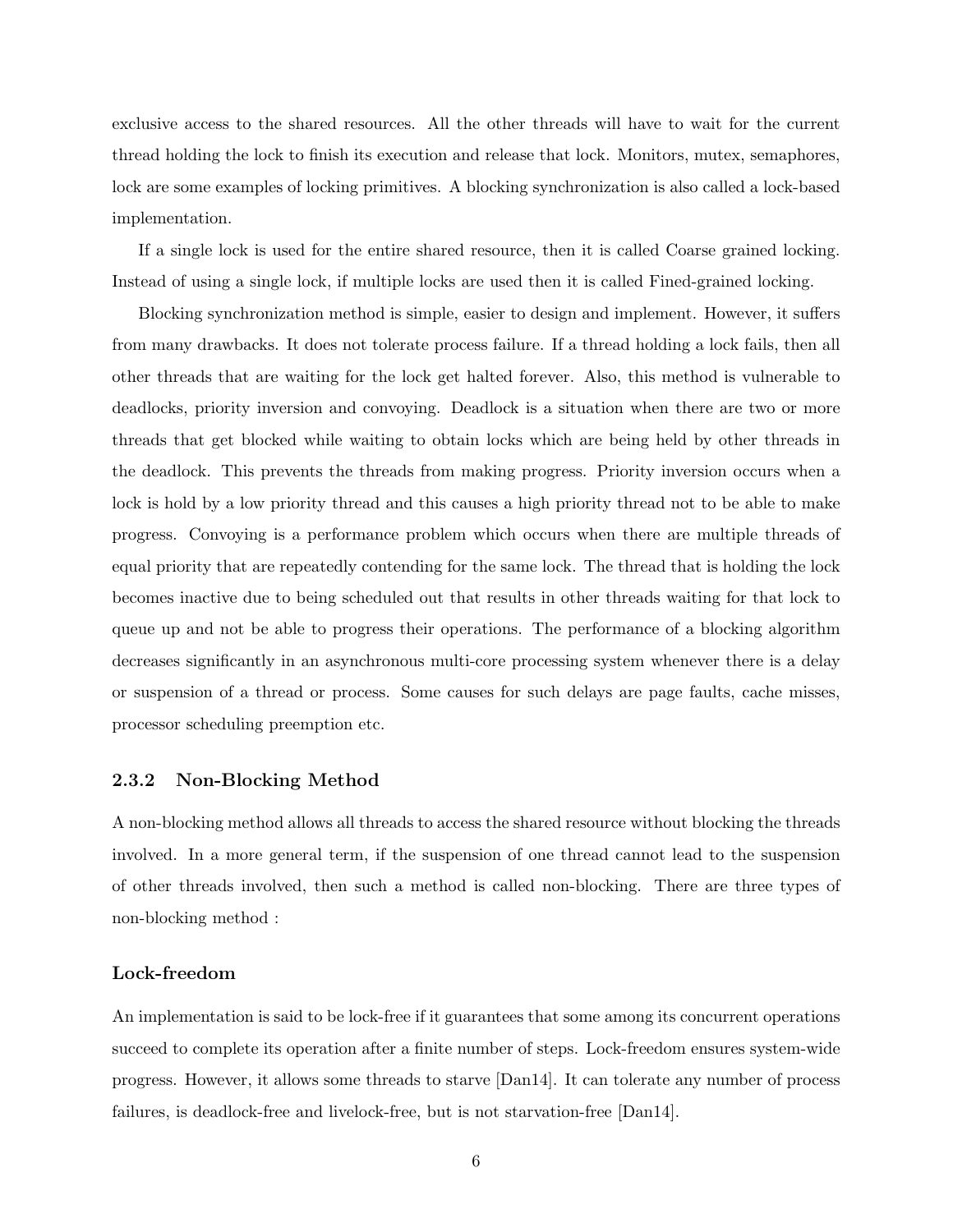#### Wait freedom

An implementation is wait-free if each process must complete an operation after taking a finite number of steps [Her93]. The wait-free condition guarantees that all non-halted processes make progress [Her93]. It ensures per-process guarantee and has the strongest progress guarantee [Dan14]. It can tolerate any number of process failures, is starvation-free, deadlock-free, and livelock-free [Dan14].

#### Obstruction freedom

An implementation is obstruction-free if a process completes the execution of an operation after it has executed in isolation a finite number of steps [Dan14]. It has the weakest non-blocking progress guarantee of the three. It ensures progress only in the absence of contention.

A lock-free data-structure can be implemented using atomic primitives that are made available by the hardware [Dan14].

#### 2.3.3 Atomic Primitives

Atomic primitives, also known as hardware primitives, are machine instructions which can atomically access and modify one or more memory locations. Below are some commonly used atomic primitives:

#### Compare-and-Swap (CAS)

CAS takes three arguments: an address to a memory location, an expected value and an update value. It returns a boolean. When executed, CAS loads the value present in the address and compares that value with the expected value. If both the two values are found to be equal, then the value at the memory location is replaced by the update value and the CAS returns true. If the value read from the memory location and the expected value are different, then the memory is left unchanged and the operation returns false. Many architectures such as AMD, Intel, and Sun supports the compare-and-swap (CAS) atomic instruction [HS08].

#### Test and Set (TAS)

Test-and-Set is an instruction which is used to write a value to a memory address. It returns the old value in that memory. All these steps are executed as a single atomic operation. If multiple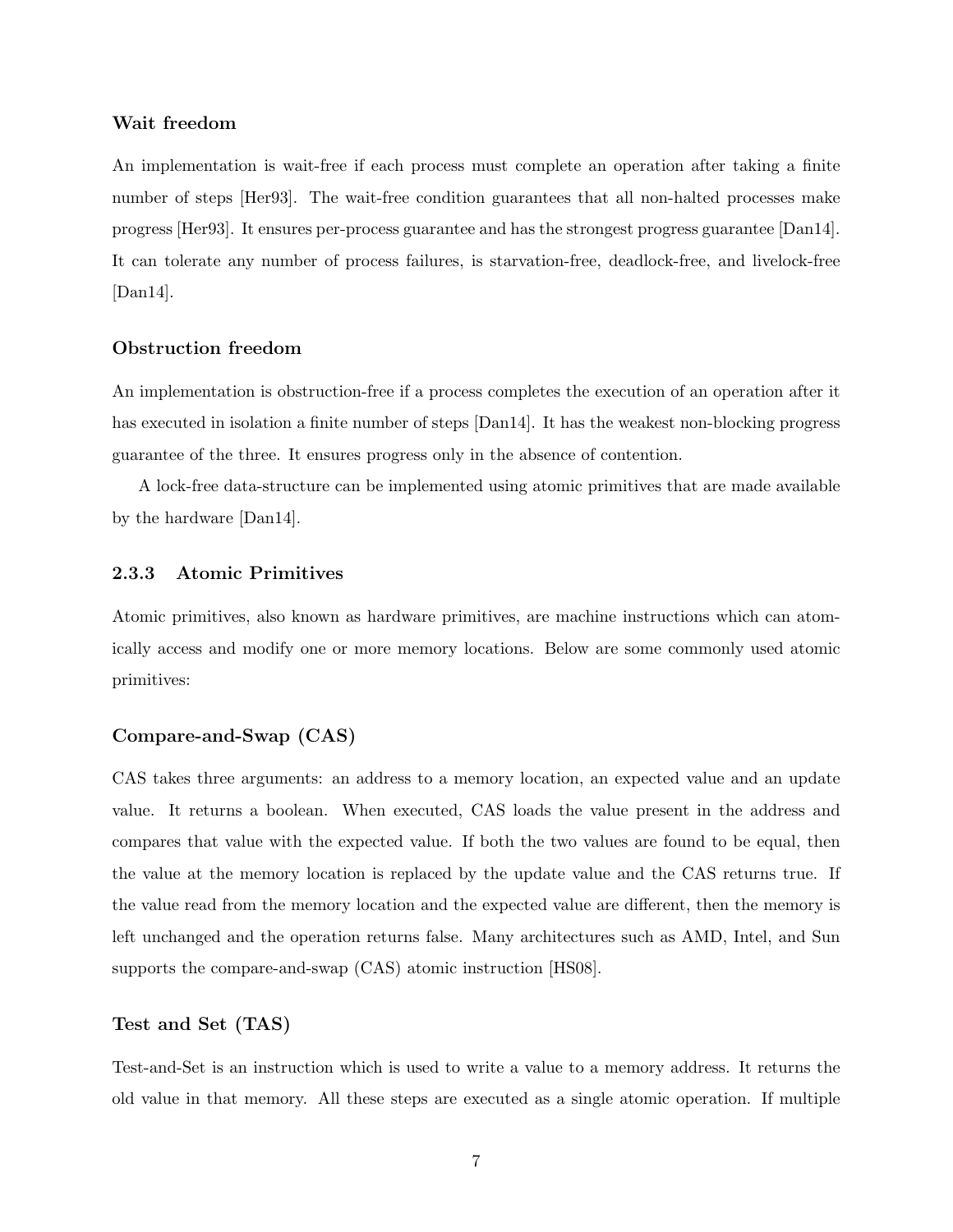processes can access the same memory location, then only one process can begin the test-and-set instruction. All other processes will have to wait until the first process has performed finishing the test-and-set instruction.

#### Load Linked/ Store Conditional (LL/SC)

This is a pair of instructions. The LL/SC instructions pair together is used for implementing an atomic Read/Write. The load-linked (LL) instruction first loads the value from a memory location. Then the store-conditional (SC) will check if the value in that memory address has changed or not since the LL instruction was last issued by that thread. If the value is still the same, the SC will store a new value at that address. Otherwise, it fails.

#### 2.4 Concurrency and Correctness

The safety and liveness properties are used for defining the behavior of concurrent objects. They are also referred as correctness and progress respectively [HS08].

The key to the correctness property of a concurrent object is to somehow map their concurrent executions to their sequential ones, and limit our reasoning to these sequential executions [HS08]. According to the different mappings, there are three correctness conditions : Quiescent consistency, Sequential consistency and Linearizability.

In case of the liveness or progress property, it is of two types: blocking, in which the delay caused by a thread can delay other threads; and non-blocking in which the delay caused by any thread does not affect the progress of other threads.

#### 2.4.1 Quiescent consistency

We can define Quiescent consistency by the following two principles [HS08] :

- 1. The method calls should appear to happen in a one-at-a-time, sequential order.
- 2. The method calls separated by a period of quiescence should appear to take effect in their real-time order. An object is quiescent if it has no pending method calls.

It provides high-performance at the cost of weaker constraints on object behavior.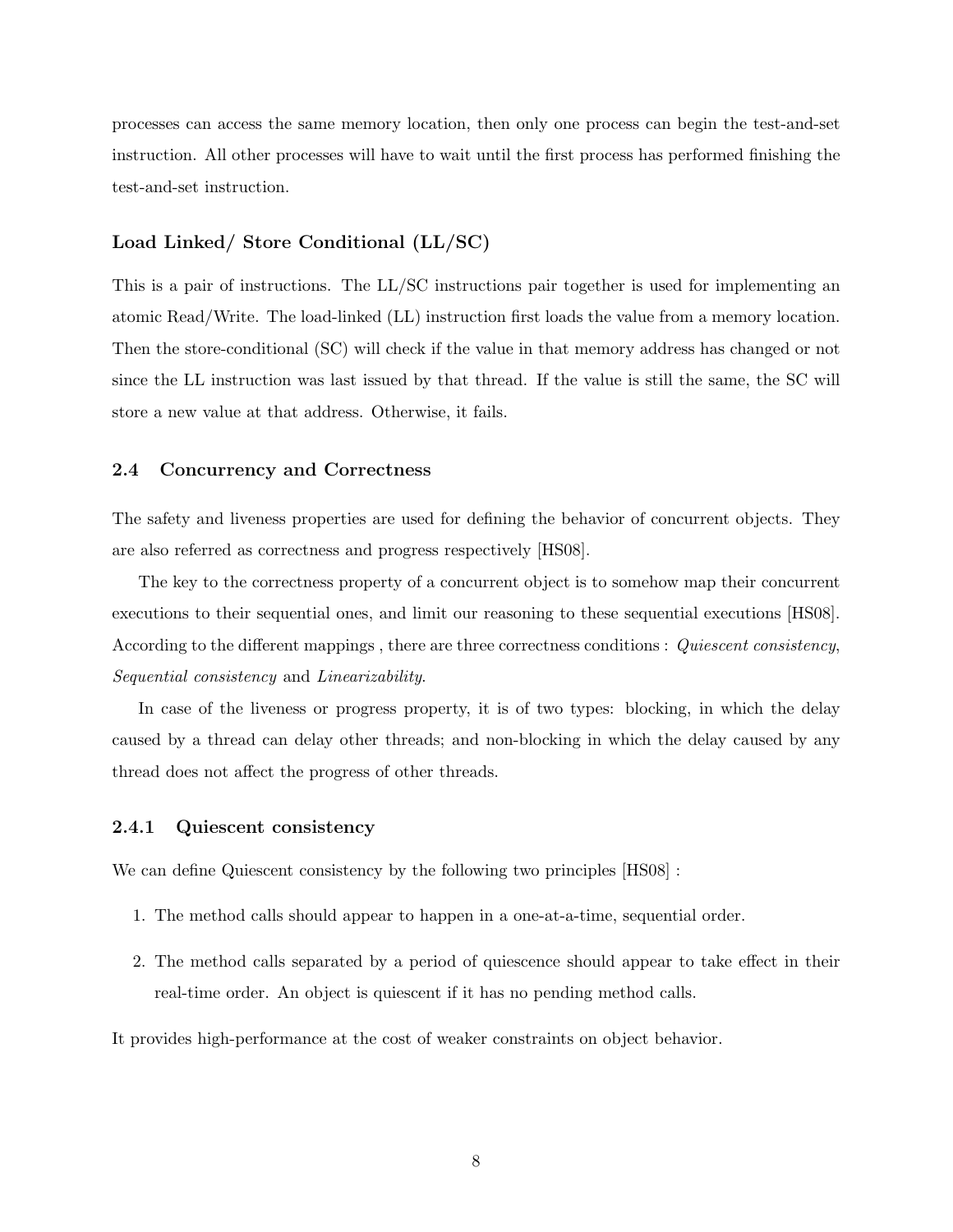#### 2.4.2 Sequential consistency

This property requires that the result of any execution be the same as if the operations of all the processors were executed in some sequential order, and the operations of each processor appear in this sequence in the order specified by its program [Lam79]. It is useful for describing low-level systems such as hardware memory interfaces [Lam79].

#### 2.4.3 Linearizability

This property states that each method call should appear to take effect instantaneously at some moment between its invocation and response [HS08]. That is, there must be the preservation of the real-time behavior of the method call. Every linearizable execution is sequentially consistent, but not vice versa [HS08]. Linearizability is the strongest property among the three and is useful for describing higher level systems composed from linearizable components [HS08].

#### Formal Definition

An execution of a concurrent system is modeled by a *history* which is defined as a finite sequence of method invocation and response events. A response matches an invocation if they have the same object and thread. A method call in a history H is a pair consisting of an invocation and the next matching response in H.

In some histories, method calls do not overlap: A history  $H$  is sequential if the first event of H is an invocation, and each invocation, except possibly the last, is immediately followed by a matching response.

The basic idea behind linearizability is that every concurrent history is equivalent, in the following sense, to some sequential history. The basic rule is that if one method call precedes another, then the earlier call must have taken effect before the later call. By contrast, if two method calls overlap, then their order is ambiguous, and we are free to order them in any convenient way.

We can show that the concurrent implementation of an object is linearizable by identifying the linearization point of each method. The linearization point is the time-point between invocation and response where the method effect is considered to take place. For lock-based implementation, the critical section of each method can be considered as its linearization point. For lock-free implementation, the linearization point is the single step where the effect of the method call becomes visible to other method calls [HS08].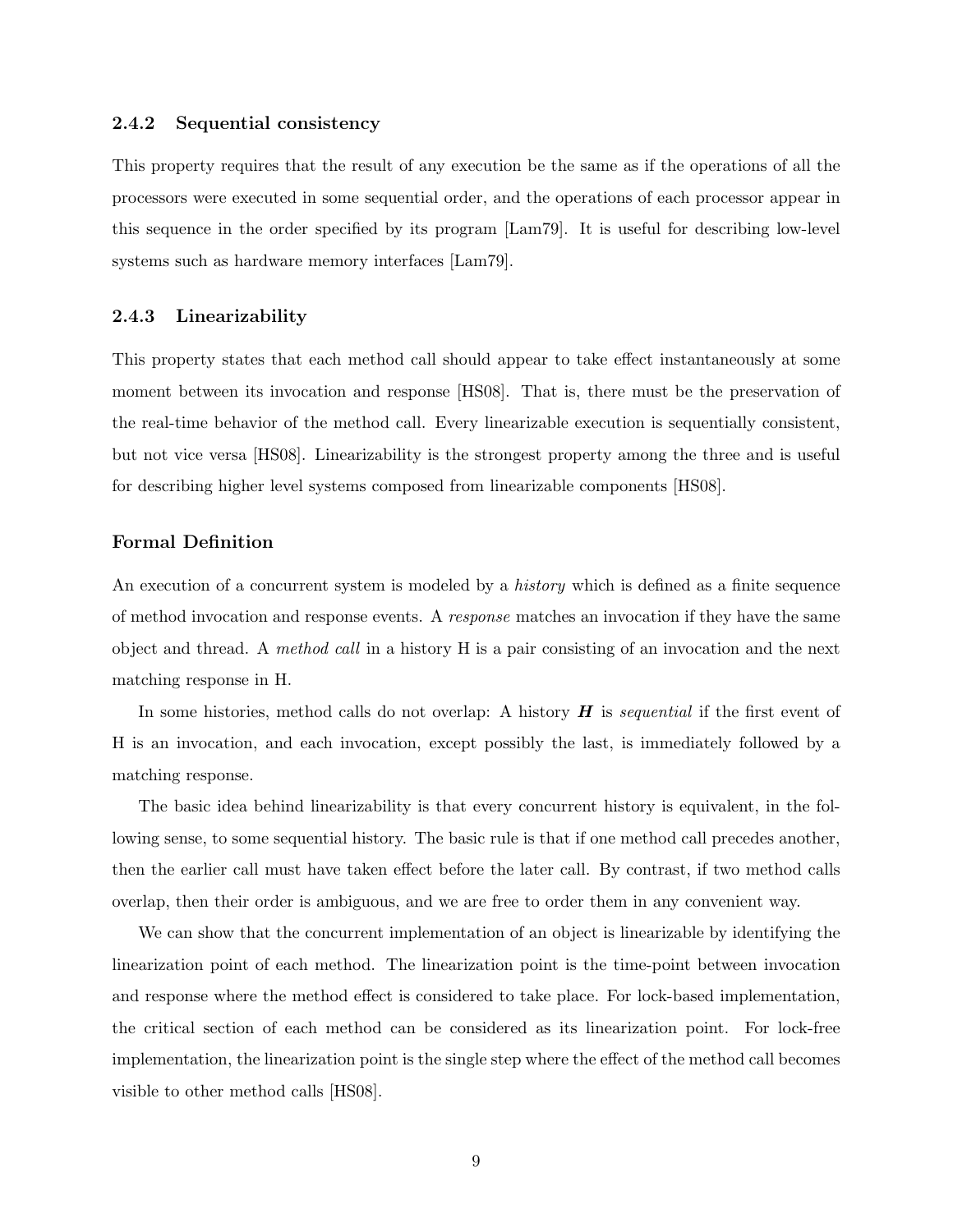#### 2.5 Composition

The term composing refers to the task of combining concurrent data structures to create another type of concurrent one. It can also refer to the task of combining operations of multiple concurrent data structures to create a new one that can be performed atomically. Example of the composition of operations of data structures is combining the remove operation of one data structure with the insert operation of another to create a move operation. However, in our context, we will be dealing with the first definition of composability only. Composability is an important aspect of object oriented programming and a much desired quality for software artifacts.

#### Composing concurrent data structures:

There are many basic lock-free data structures like linked-list, queue, stack, tree etc. Each such data-structure has their own equivalent implementation of a basic set of operations like insert, delete, find etc. We can create a new advanced type of lock-free data-structure using these existing lock-free data structures. This is called as the Composition of data-structure. We achieve this by using the basic operations of the composing components.

To compose a lock-free Queue data-structure using two lock-free stack data structures and composing lock-free Stack data-structure using two lock-free queue data structures are fundamental yet non-trivial example of data-structure composition. In such types of composition, we use the enqueue and dequeue operation of the queue to compose push and pop operations of the stack and vice versa.

To design and implement a concurrent data-structure is an arduous task, but due to the growing popularity of multi-core systems writing them have become of practical importance. Since it is already a challenging task to design a single data-structure, composing a concurrent data-structure using multiple data structures, is even more difficult and has been an open problem in the area of multi-core processing.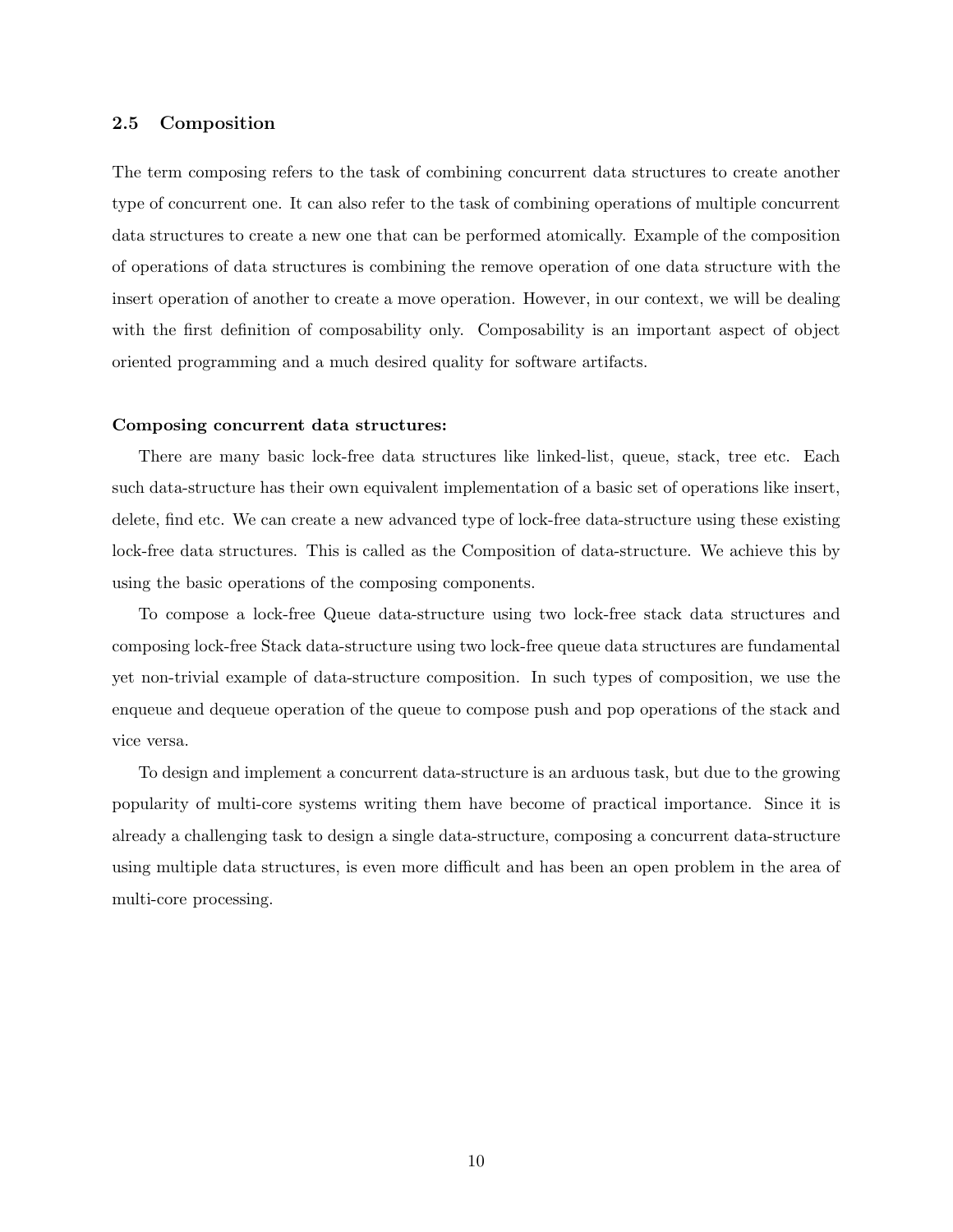### Chapter 3

### Literature Review

#### 3.1 General Nonblocking Methodologies

Herlihy has presented in his paper [Her93] a general methodology for constructing a lock-free or wait-free implementations of concurrent objects. In this methodology, a given sequential implementation of an object is transformed into a non-blocking concurrent implementation by the use of synchronization and memory management algorithm. Synchronization is implemented using compare-and-swap or load-linked/store-conditional atomic primitives. The basic technique is as follows: the shared data that needs to be modified is first read and copied into the cache. Any updates are made to this copy. Then the updated copy is used to replace the shared data by means of atomic primitive operation compare-and-swap (CAS) of load-linked/store-conditional (LL/SC) which ensures that linearizability. This methodology suffered from two drawbacks: the overhead caused by the copying of large shared data for each operation and the ABA problem. To address these issue, Herlihy also proposed an optimization. The data-structure is made up of blocks consisting of pointers. To reduce the overhead of copying large shared data, optimization approach suggests to only copy only those blocks that require to be modified or those blocks with pointers that are pointing to the blocks that need to be modified. This removed the necessity to copy the entire data. Yet still the problems of the need of lots of copying persist as well as the need to incorporate logic for breaking the structure into proper blocks.

Barnes [Bar93] has also presented a methodology to generate a lock-free caching algorithm for any data-structure. He presented a technique in which exclusive access to shared data can be achieved without using mutual exclusion but through the caching method that uses co-operative technique where any modifications to the shared data are recorded and time-stamped. Whenever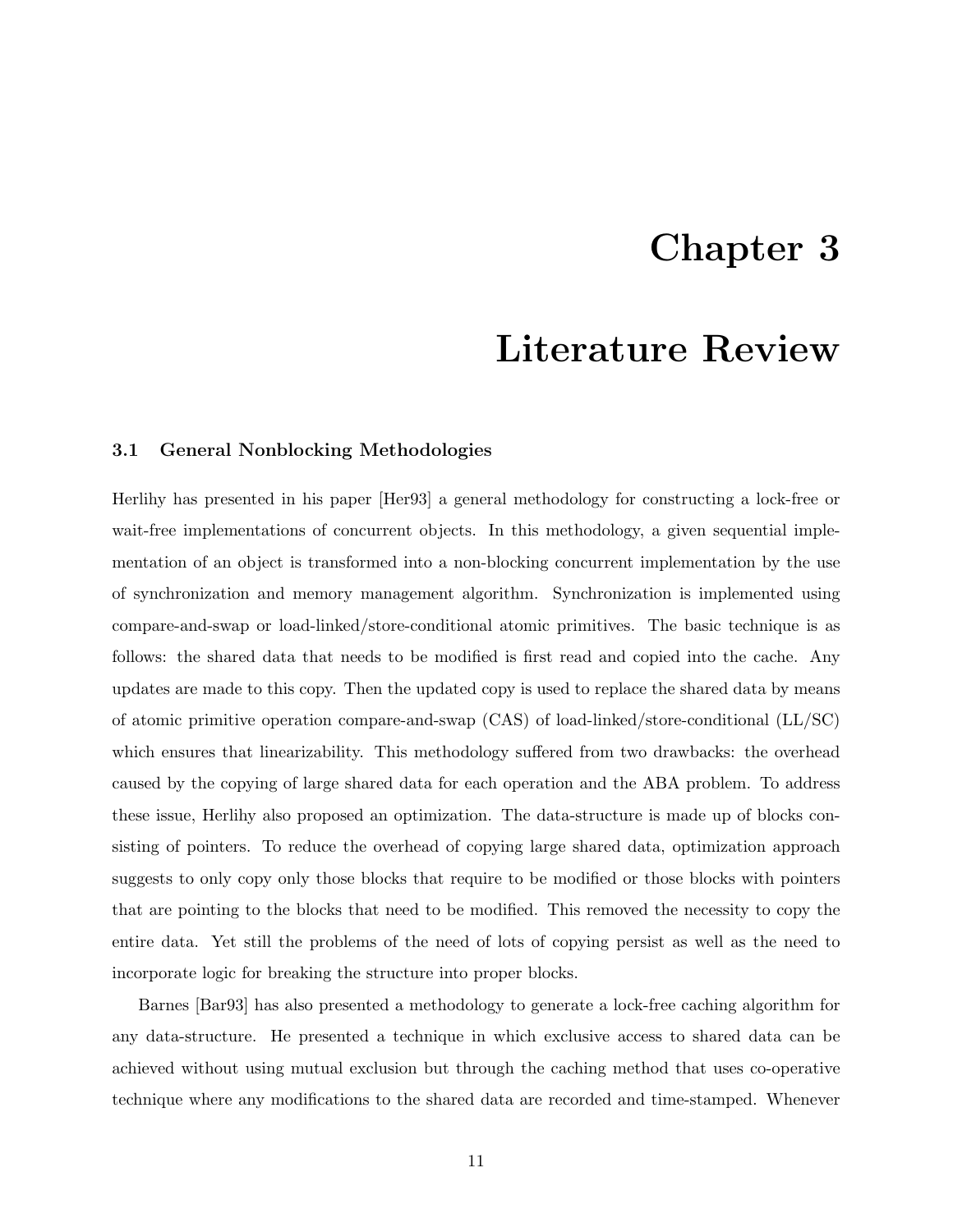any conflict arises, the processes co-operate to resolve that conflict.

#### 3.2 Non-blocking methodologies for Queue and Stack

Treiber [Tre86] has presented a simple and efficient non-blocking algorithm of a stack data-structure. The proposed stack is a singly-linked list which consists of a Top pointer. The atomic primitive instruction compare-and-swap is used to modify the top pointer in an atomic way. The paper does not provide any results on the performance of the stack. However, the algorithm is widely considered to be very simple and is expected to work very efficiently as well.

However, Michael and Scott in [MS98] have shown the performance results comparing implementation of four different stacks. The four stack implementation were the common single lock algorithm using ordinary and preemption safe locks, Triebers non-blocking stack algorithm and an optimized non-blocking stack algorithm based on Herlihys general methodology [MS98]. The result from the experimentation showed that Treibers stack performed the best among the four stacks, even the system. Was a dedicated one.

Michael and Scott have presented two simple and practical algorithms for concurrent queue. One is a non-blocking queue and the other is a blocking queue that uses a pair of locks [MS98].

The first algorithm is a lock-free queue algorithm. The queue is represented as a singly-linked list. It consist of two pointers: *Head* and Tail. Head is a dummy node and it is made to point to the first node in the list [MMM96]. The last or second to last node in the list is pointed to by the Tail [MMM96]. During the enqueue operation, the nodes are only inserted at the tail i.e. at the rear end of the linked-list. Nodes are always deleted from the head during the dequeue operation. This algorithm uses Compare-and-Swap atomic instruction. It also make use of a modification counter in order to avoid the problems of ABA. This algorithm ensures that the values from various pointers are consistent by reading the values in sequences to rechecks the previous values are still the same.

The other algorithm that Michael and Scott have presented is a two-lock queue algorithm. This queue only allows one enqueue and one dequeue that proceed concurrently [MS98]. The queue consist of a separate Head lock and a separate Tail lock. The Head points to a dummy node which is always at the beginning of the linked-list. The main purpose of the dummy node is to avoid the deadlock problem that may be caused by different processes trying to acquire locks in different order. The dummy node ensures that the Head is never accessed by the enqueuers and the Tail is never accessed by the dequeuers.

The performance results on comparing different blocking and non-blocking implementation of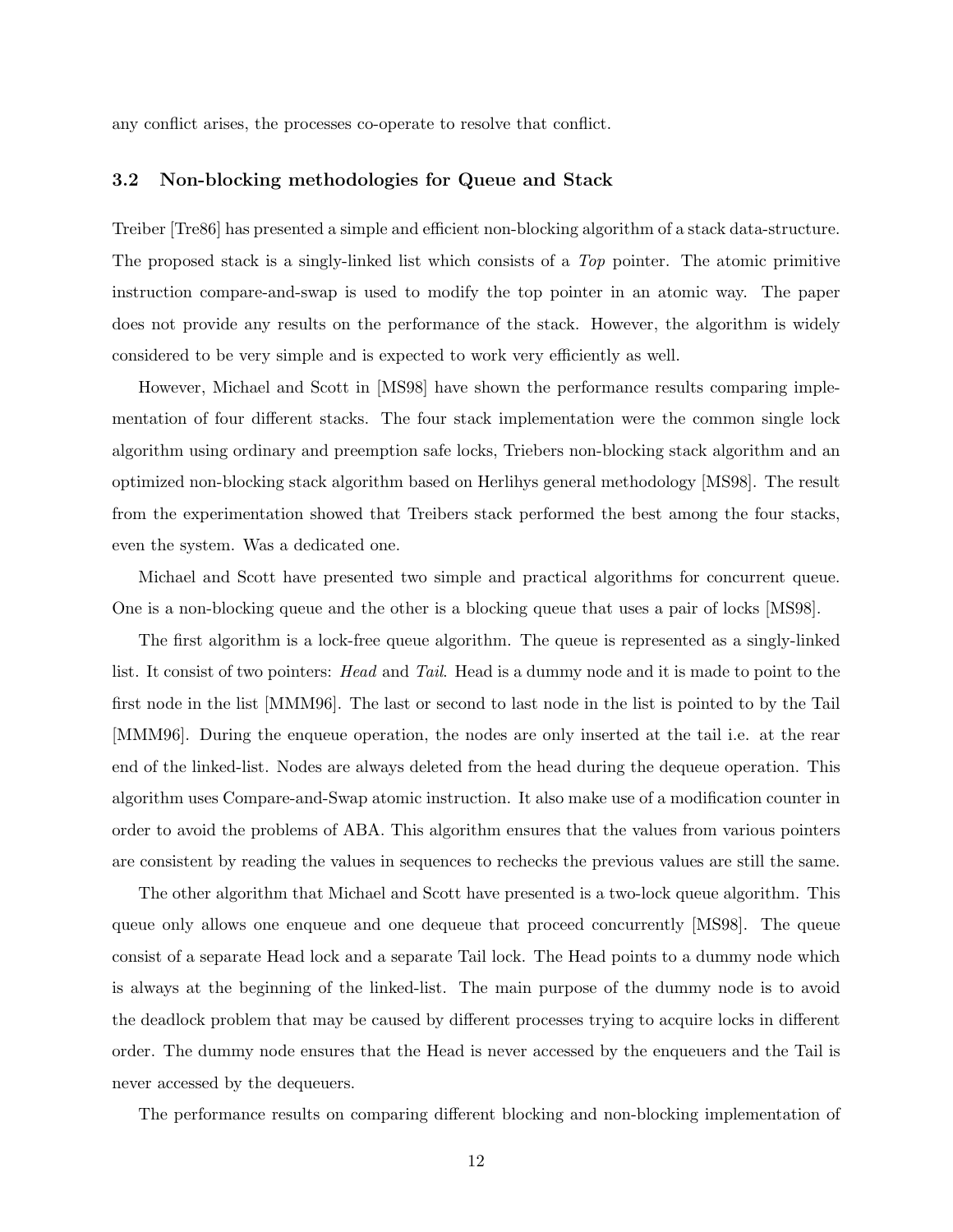queues showed that the non-blocking algorithm gave better performance. Moreover, their nonblocking queue implementation yielded the best performance; hence the Michael and Scott queue is a very popular queue and widely used in multiprocessors that support universal atomic primitives. It is generally regarded as the algorithm of choice for a concurrent non-blocking queue [NND11].

#### 3.3 Composition of lock-free data structures

Cohen and Cambell [CC92] were the first to study about composite data structures. Composite data structures are such data structures that have been constructed by nesting or composing multiple basic data structures.

Cederman and Tsigas have presented a lock-free methodology for composing together highly concurrent linearizable objects by unifying their linearization points [DC13]. In this methodology the operations of different types of concurrent lock-free objects are composed together to produce move operations that are atomic in nature and is able to move elements between these objects. A lock-free data object is first checked to see if it fulfill a set of properties or requirements given by the methodology. If the requirements are fulfilled they are considered to be a move candidate. The insert and remove operation, or an equivalent set of operations, of the move candidates are then used to compose a new atomic operation. This is done by combining their linearization points which is defined as the time instant when an operation becomes visible to all other threads in the system. Atomic primitive compare-and-swap i.e. CAS is the linearization point for many concurrent lockfree data objects. Hence we can combine the CASs of the insert and delete operations of the data objects such that they perform simultaneously, thus resulting in a combined move operation.

Nguyen and Tsigas have presented in [NND11] a new synchronization mechanism that guarantees the shared lock-free data-structure composed of other lock- free data structures progress. They first give the observation that lock-free data objects are linearizable and hence can be composed, but they do not provide progress guarantee. To remedy this, they proposed their synchronization mechanism that act as an interface between calls from various lock-free objects. This mechanism guarantees that every shared lock-free data objects achieve progress. The proposed mechanism works by means of keeping track of all invocations made by the sharing object to the shared object [NND11]. The invocations that fail to execute many times are announced such that later invocation will help to first complete this announced operation before performing their own operation. In this way, the sharing objects are able to progress.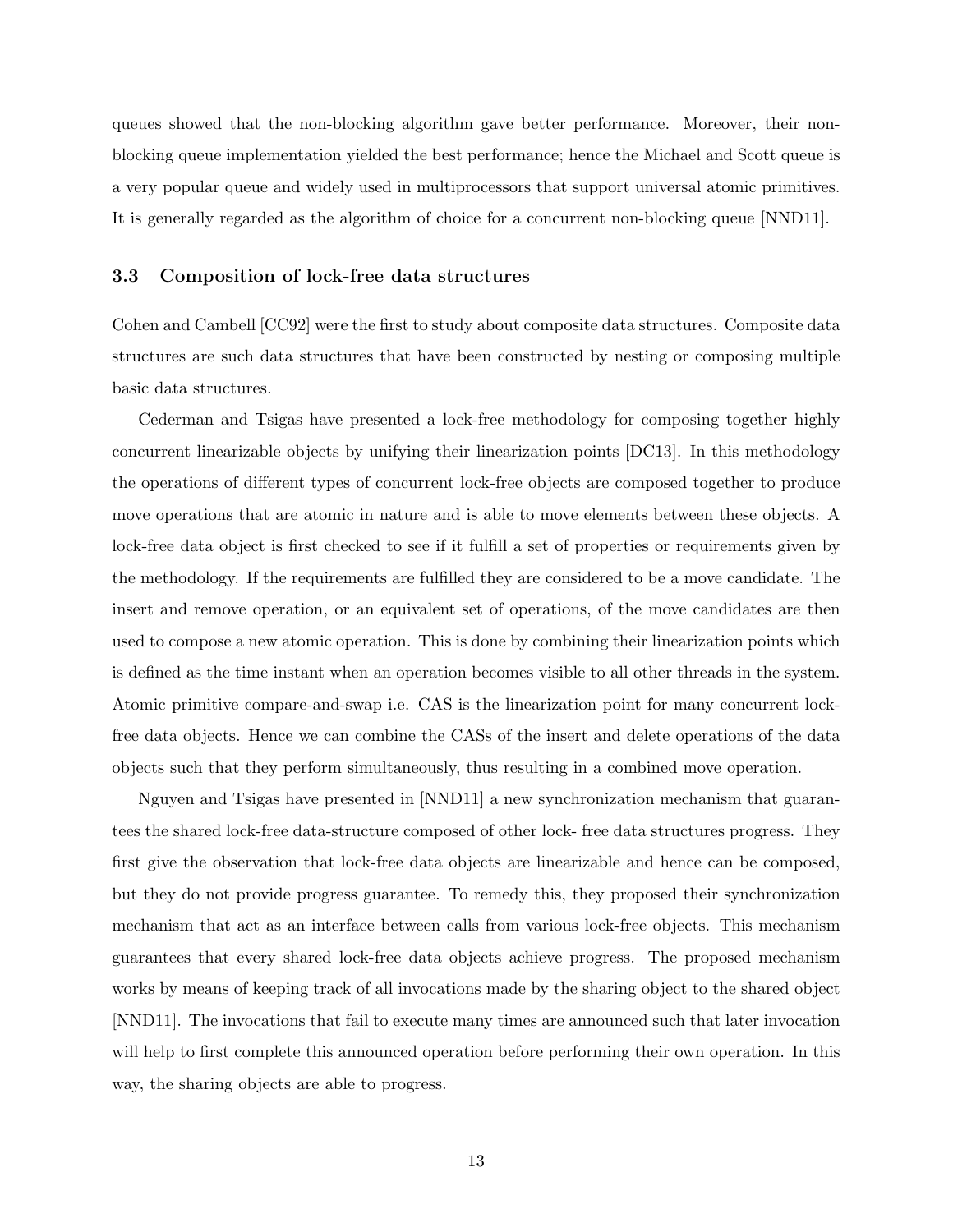### Chapter 4

### Implementation

Queues and Stacks are one of the most commonly used data structures that allow us to dynamically store and retrieve large collection of data items.

A queue is based on the First-In-First-Out or FIFO principle, which means that the elements of a queue are removed in exactly the same order as they were inserted or added into the queue. Inserting an element to the queue is known as an Enqueue operation. Removing an element from the queue is know as a Dequeue operation. Similarly, a stack is implemented using the Last-In-First-Out principle. An element can be added or removed only from the top of stack. The delete operation of a stack is called a Pop while the insert operation is called a Push.

In this thesis, we have designed and implemented a lock-free Queue. For the composition of a Queue data-structure, we have used two lock-free stacks by Trieber [Tre86].

#### 4.1 Queue using two stacks

A queue can be implemented using two stacks. A Queue using two stacks is a fundamental example of data-structure composition. It is a well-known concept in sequential data-structure. However, its equivalent concurrent algorithm does not exist in the literature so it is considered to be a fundamental non-trivial problem in the area of multi-core technology.

The sequential algorithm for it is given below:

- 1. For enqueue operation, push the element into stack1
- 2. For dequeue operation, if both the stacks are empty then it indicates an empty queue. If stack2 is empty, then all elements from stack1 are pushed into stack2 which reverses the order of elements in stack2. Then the top element is removed from stack2.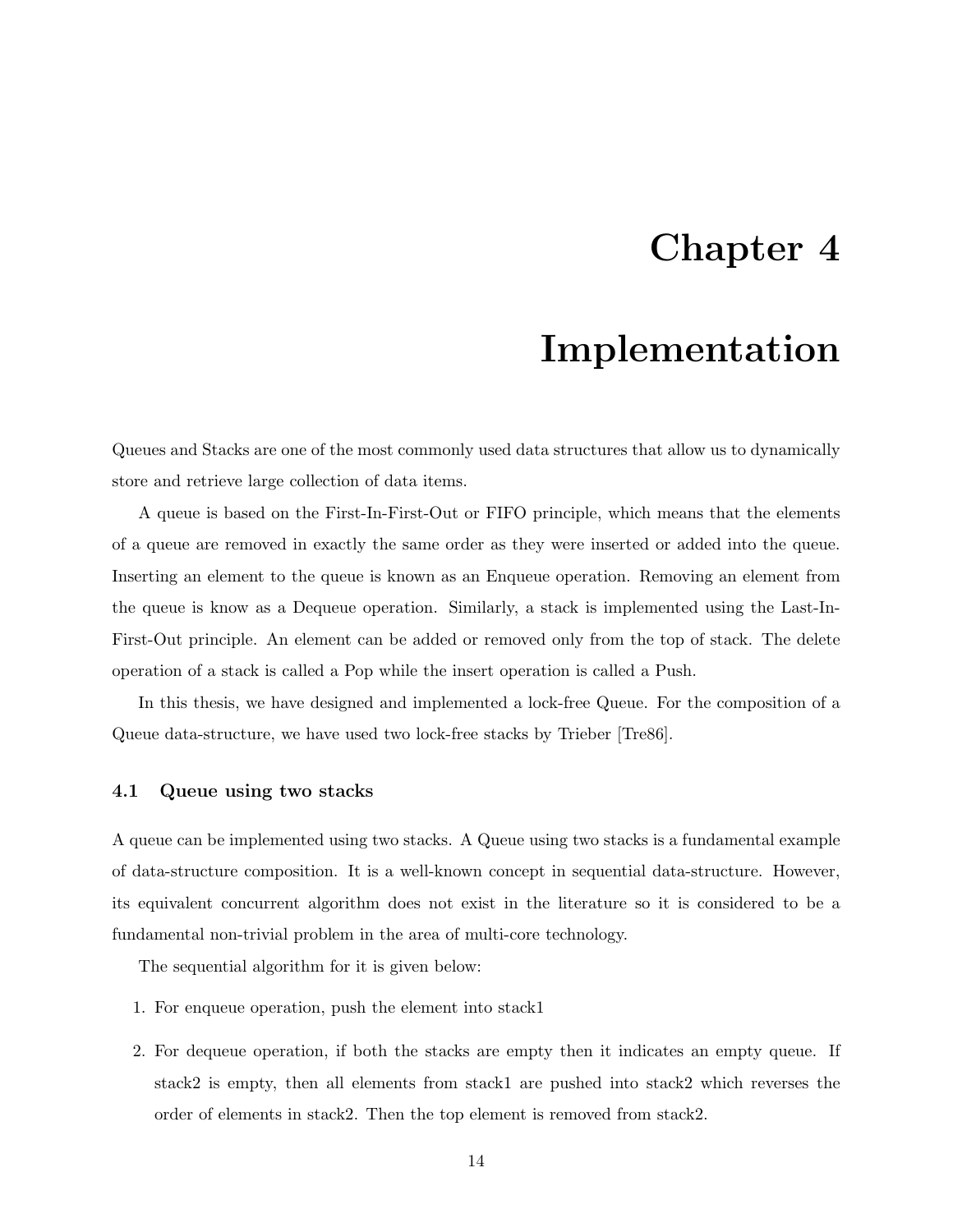```
Listing 4.1: Sequential Algorithm to implement queue using two stacks
enqueue(q, x)1) Push x to stack 1
dequeue ( q )
1) If both stacks are empty, then output Empty Queue
2) If stack2 is empty
        While stack1 is not empty, push all elements from stack1 to stack2
3) Pop the element from stack2 and return it
```
We simulate the above sequential algorithm in a non-blocking manner to design our proposed queue. The Queue uses two stacks- stack1 and stack2. These stacks are shared by all the threads of the system. The stack used for the composition is the scalable lock-free stack introduced by Treiber [Tre86].

The stack is represented as a singly-linked list. The top node of the stack is initialized to a sentinel node. The value at the top node of the stack is modified using the atomic primitive compare-and-swap. The push operation of the stack is used to design the enqueue method of the queue while the pop operation of stack is used to design the dequeue method of the queue.

The push and pop operations of Treiber's stack is as follows:

| Algorithm 1 Implementation of push operation on a Stack |                                                       |
|---------------------------------------------------------|-------------------------------------------------------|
|                                                         | 1: function $PUSH(item)$                              |
| 2:                                                      | $StackNode newStackNode = new StackNode(item);$       |
| 3:                                                      | StackNode oldTopNode;                                 |
| 4:                                                      | while !top.compareAndSet(oldTopNode, newStackNode) do |
| 5:                                                      | $oldTopNode = top.get();$                             |
| 6:                                                      | if oldTopNode.isMarker() then                         |
| 7:                                                      | return oldTopNode;                                    |
| 8:                                                      | newStackNode.next.set(oldTopNode);                    |
| 9:                                                      | return null                                           |

The push operation as shown in Algorithm 1 takes an item to be inserted into the stack and returns a node. The only modification made to the push operation of Treiber's stack for the proposed Queue using two stacks algorithm is at line 6 of Algorithm 1. Here the top node of the stack is first checked whether it is a Marker class node. If the top node of the stack is a Marker class node, it will return that node without pushing the item into the stack. This is because a marker node on top of the stack means that push cannot be done right now because currently the stack is being used for a dequeue method by some other process. If it is not a marker node, then the push operation is carried out. After a successful push, we return null.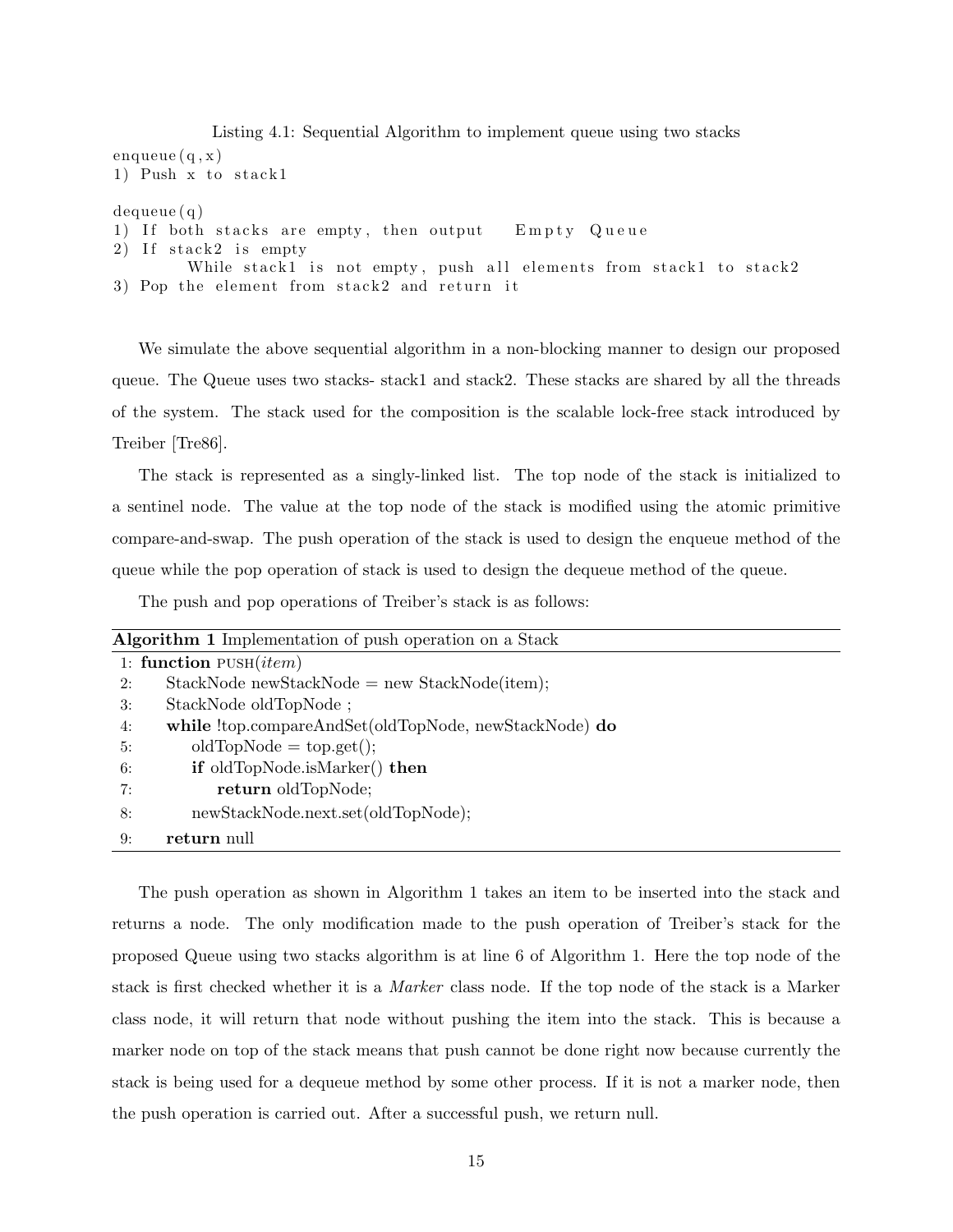Here the return value signifies whether the item was successfully pushed into the stack and hence successfully enqueued in the queue. If the return value is null, it means enqueue in the queue is successful, otherwise enqueue cannot occur right now as some other thread is in the middle of its dequeue process. If the return value is not null, then the thread calling the enqueue will first help the unfinished dequeue of some other thread, then proceed towards its own enqueue operation.

| Algorithm 2 Implementation of pop operation on a Stack                             |  |
|------------------------------------------------------------------------------------|--|
| $1:$ function POP                                                                  |  |
| StackNode oldTop, nextTop;<br>2:                                                   |  |
| while !top.compareAndSet(oldTop, nextTop) do<br>3:                                 |  |
| $oldTop = top.get()$ ;<br>4:                                                       |  |
| <b>if</b> oldTop.isMarkedStackNode()     oldTop.equals(sentinel) <b>then</b><br>5: |  |
| return oldTop;<br>6:                                                               |  |
| $nextTop = oldTop.next.get();$<br>7:                                               |  |
| return oldTop<br>8:                                                                |  |

The pop operation of Treiber's stack is shown in Algorithm 2 The pop operation takes no arguments. But it returns a node value. The modification to the pop operation of Treiber's stack is made is line 5 of Algorithm 2. The top node of the stack is checked if it is either a marked node or if it is empty. Empty top node means empty stack. A marked node at the top indicates there is another dequeue operation in progress which first needs to be completed. If either of these case is true, then the top node is returned without removing any node from the stack. So the current thread will first take necessary steps to complete the pending operation before continuing its own operation. If both cases are false, then the top node of the stack is returned after removing it from the stack i.e. the node is popped successfully.

#### 4.1.1 Operations of Queue

#### ENQUEUE

The enqueue operation of the Queue takes a value and returns a void. We always perform enqueue on stack1. As shown in Algorithm 3 the enqueue operation first calls the push operation of stack1. If the push operation returns a null value, then enqueue of value into the queue is successful and the enqueue operation returns. If the push operation returns a node, it means that the top node of stack1 is a marked node. Marking a top node of stack indicates that the dequeue operation of the queue is in progress. As a result, the enqueue operation calls a shift operation to help finish the ongoing dequeue of some other thread. After the shift completes, enqueue loops back and calls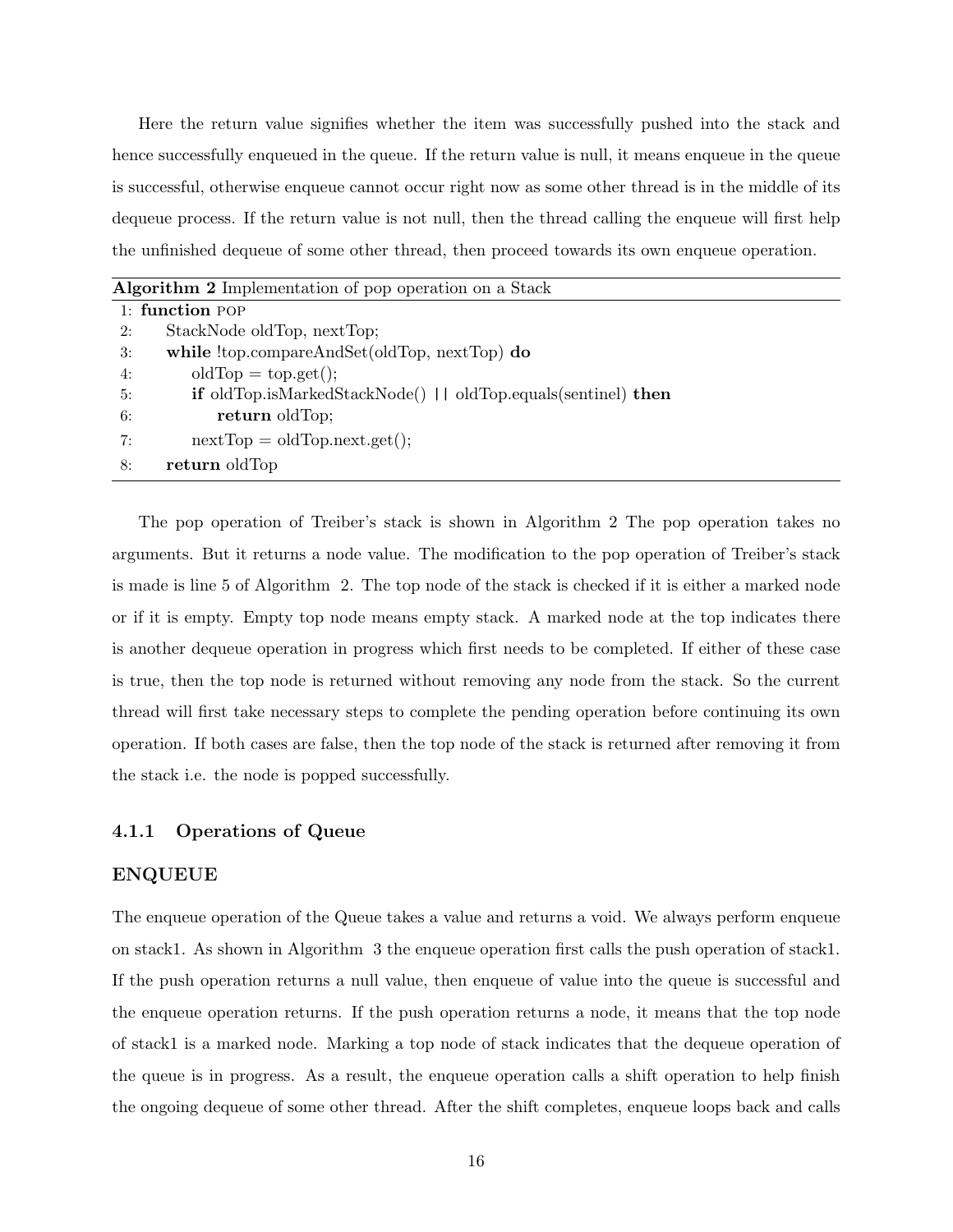the push operation to continue with its own operation. Hence, enqueue returns only when a value is pushed successfully into stack1.

| <b>Algorithm 5</b> implementation of enquelle operation on a queue |                              |  |
|--------------------------------------------------------------------|------------------------------|--|
|                                                                    | 1: function $ENQUEUE(value)$ |  |
| 2:                                                                 | StackNode s;                 |  |
| 3:                                                                 | while true do                |  |
| 4:                                                                 | $s = s1.push(value);$        |  |
| 5:                                                                 | if $s == null$ then          |  |
| 6:                                                                 | return                       |  |
| 7:                                                                 | else                         |  |
| 8:                                                                 | shift((Market) s);           |  |

Algorithm 3 Implementation of enqueue operation on a queue

#### DEQUEUE

The dequeue operation of the Queue takes no arguments and returns a void. As we can see from Algorithm 4 the dequeue occurs from stack2. The dequeue operation first calls the pop operation of stack2 which returns the top node of the stack. The returned node can be of three types : a sentinel node , a marked node or simply the top node.

If the returned node from the pop operation is a sentinel node, it means that stack2 is empty. An announce operation is then called, which marks the top node of stack2. If the return from the announce is null, it implies that the stack is not empty and not marked so it is suitable to dequeue an item from it. So the current thread will loop back to call the pop operation and try to remove the top item from that stack. If the announce operation returns a marked node, it can mean either that the announce was successful or the top node of stack was already marked. In both the cases, the dequeue operation calls the help operation. A boolean true value is returned from help operation if stack1 is also empty. Since this help was called after stack2 was found empty and it returns true indicating stack1 is also empty, it means that the queue is empty. The top of stack2 node is rechecked to see if it is still the same before the dequeue operation returns. If the help operation returns false, it indicates that the transfer of nodes from stack1 to stack2 is completed. After the successful help, the marked node has also been removed from top of stack2. So the current dequeue invocation will loop back again to call the pop operation and try to remove the top node of stack2 , hereby completing the dequeue operation of the queue.

If the returned node from the pop operation is a marked node, it means that a dequeue was already in progress so a help operation is called. If the help returns boolean value true, it implies that the stack1 is empty. Since the stack1 contains all the enqueued items, an empty stack1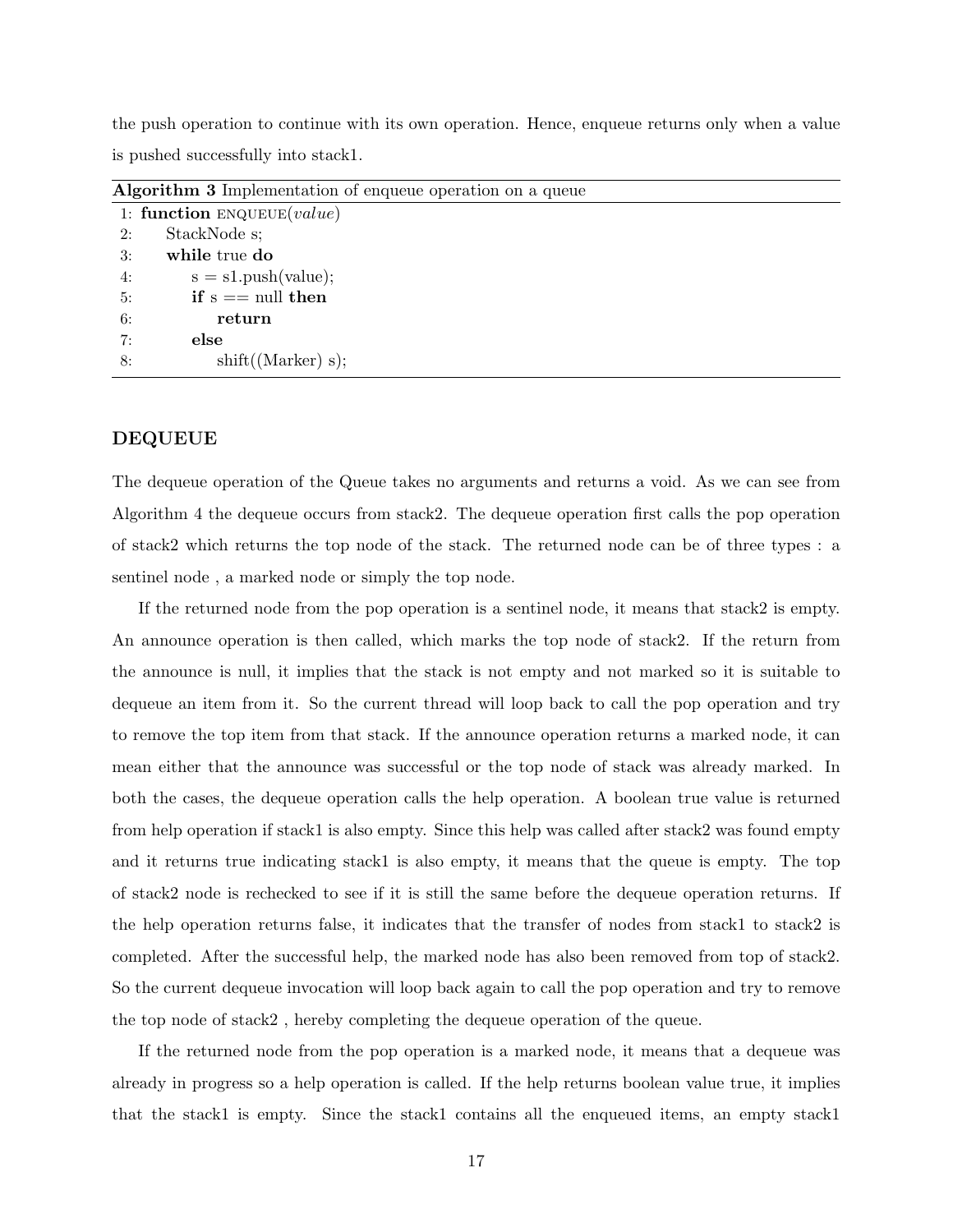indicates an empty queue. Stack2 is rechecked again to see if it is still the same. If there has been no change to its state, the dequeue operation returns. If help returns false, then it implies that all the nodes from stack1 have been transferred to stack2 and the marked node has also been removed from stack2. The dequeue then loops back calling the pop operation of stack2 to remove the top node from the stack.

If the node returned is a simple stack node, it implies that the top node of stack2 was successfully removed. This, therefore, completes the dequeue operation of the queue.

|     | Algorithm 4 Implementation of dequeue operation on a queue |  |
|-----|------------------------------------------------------------|--|
|     | 1: function DEQUEUE                                        |  |
| 2:  | StackNode tops2;                                           |  |
| 3:  | while true do                                              |  |
| 4:  | $tops2 = s2.pop();$                                        |  |
| 5:  | if tops2 $==$ s2.sentinel then                             |  |
| 6:  | $StackNode s = announce(tops2);$                           |  |
| 7:  | if $s \equiv \text{null}$ then                             |  |
| 8:  | if help(s) then                                            |  |
| 9:  | if $s2.get.top() == s then$                                |  |
| 10: | return                                                     |  |
| 11: | else if tops2.isMarkedStackNode() then                     |  |
| 12: | if help(tops2) then                                        |  |
| 13: | if s2.get.top() = tops2 then                               |  |
| 14: | return                                                     |  |
| 15: | else                                                       |  |
| 16: | return                                                     |  |

#### ANNOUNCE

The announce method takes a node as its argument and returns a node as shown in Algorithm 5. The announce operation basically announces that the stack is going to be used for a dequeue. The announce operation puts a marked node on top of the stack if that stack is empty. A Marked node is simply a node containing the  $Integer.MAXVALUE$  as its value with its next pointer pointing towards the top node of the stack. So a marked node at the top of a stack indicates that a dequeue is in progress. Any thread that encounters a marked node on a stack will know that the stack is being used by some other thread for their dequeue operation so it will first take the necessary steps to complete the pending dequeue before performing its expected operation. This helping mechanism ensures that any operation in progress is first completed without using any blocking mechanism. If any thread encounters that the stack is no longer empty in the announce method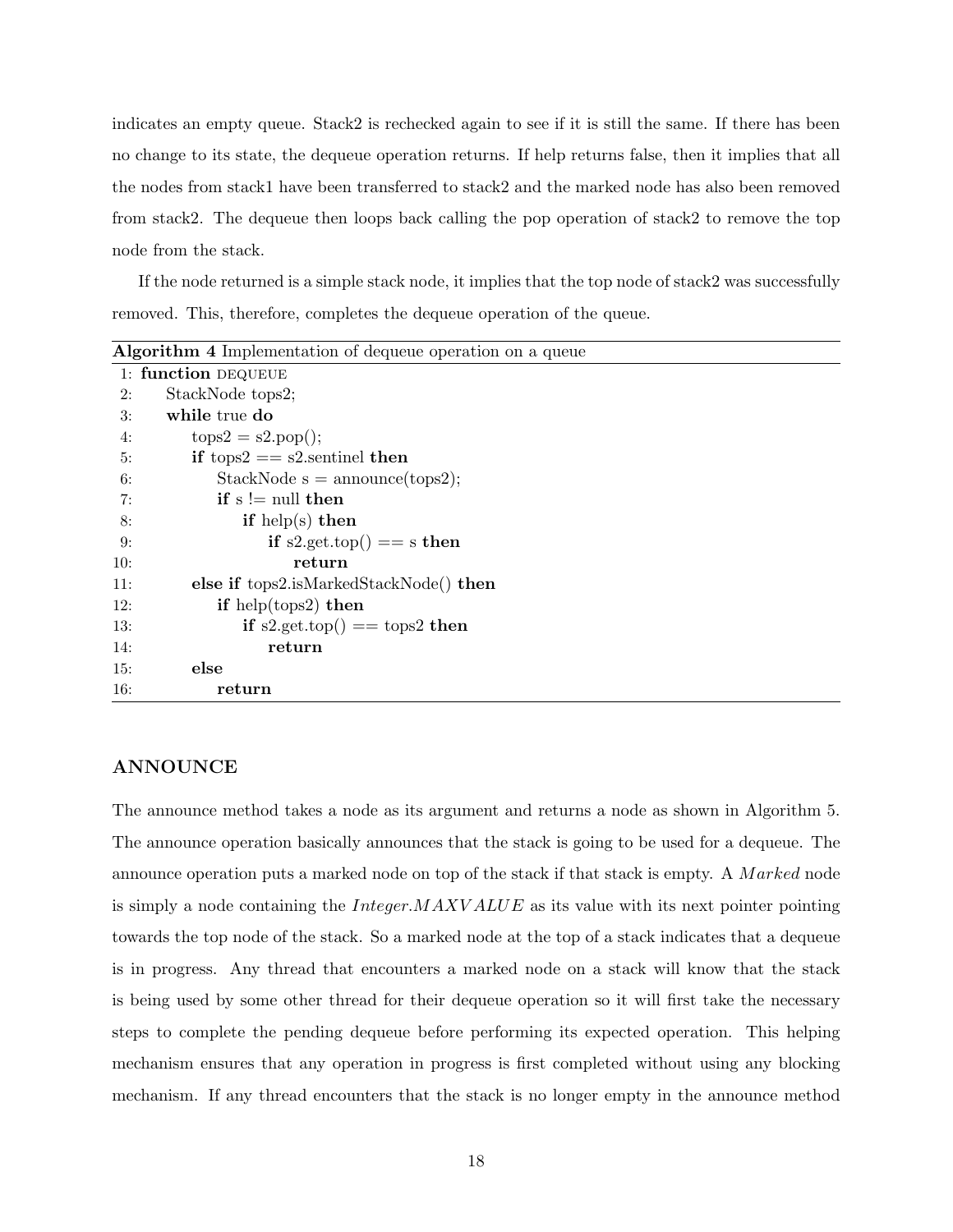will return null from that operation. If the stack is already marked, the operation returns that marked node.

| <b>Algorithm 5</b> Implementation of announce operation on a Queue |  |
|--------------------------------------------------------------------|--|
| 1: function ANNOUNCE $(s)$                                         |  |
| StackNode tops2;<br>2:                                             |  |
| while true do<br>3:                                                |  |
| $tops2 = s2.top.get();$<br>4:                                      |  |
| if tops2.isMarkedStackNode() then<br>5:                            |  |
| return oldTopNode;<br>6:                                           |  |
| else if $tops2.equals(s2.sentinel)$ then<br>7:                     |  |
| StackNode marker = new StackNode(Integer.MAX_VALUE, tops2);<br>8:  |  |
| if $s2.top. compareAndSet(tops2, marker)$ then<br>9:               |  |
| return marker<br>10:                                               |  |
| else<br>11:                                                        |  |
| 12:<br>return null                                                 |  |

#### HELP

The help operation takes a node as an argument and returns a boolean value as shown in Algorithm 6. In help operation, the process of transferring nodes from stack1 to stack2 is performed until stack1 becomes empty. After the transfer of nodes completes, the nodes in stack2 will be reversed to that of stack1. This ensures that the earliest node inserted into a queue is at the top of the stack2 to be removed, thus maintaining the FIFO discipline of the queue data-structure.

The help operation first reads the top node of the stack1.

If it is empty, the help operation returns true.

If the top node of the stack1 is not empty, but is found to be marked, it calls the shift operation to move that node of stack1 to stack2. A marker node on top of the stack1 indicates that a transfer of a node is ongoing.

If the top node of the stack1 is not empty and is not marked, it will first be marked to begin the process of transfer of nodes between the two stacks. A *Marker* node is an object of class Marker that extends the stacknode class and it contains all the necessary information to complete the transfer of the top node from stack1 to stack2. It contains the current top node of stack1, the current next node to the top of stack1 and the current top node of stack2. This information helps any other thread that encounters a marker node to continue with the dequeue process thereby providing a progress guarantee. After the top node of stack1 is successfully marked, a shift operation is called to transfer that node to stack2. When the shift method returns, if the top node of stack2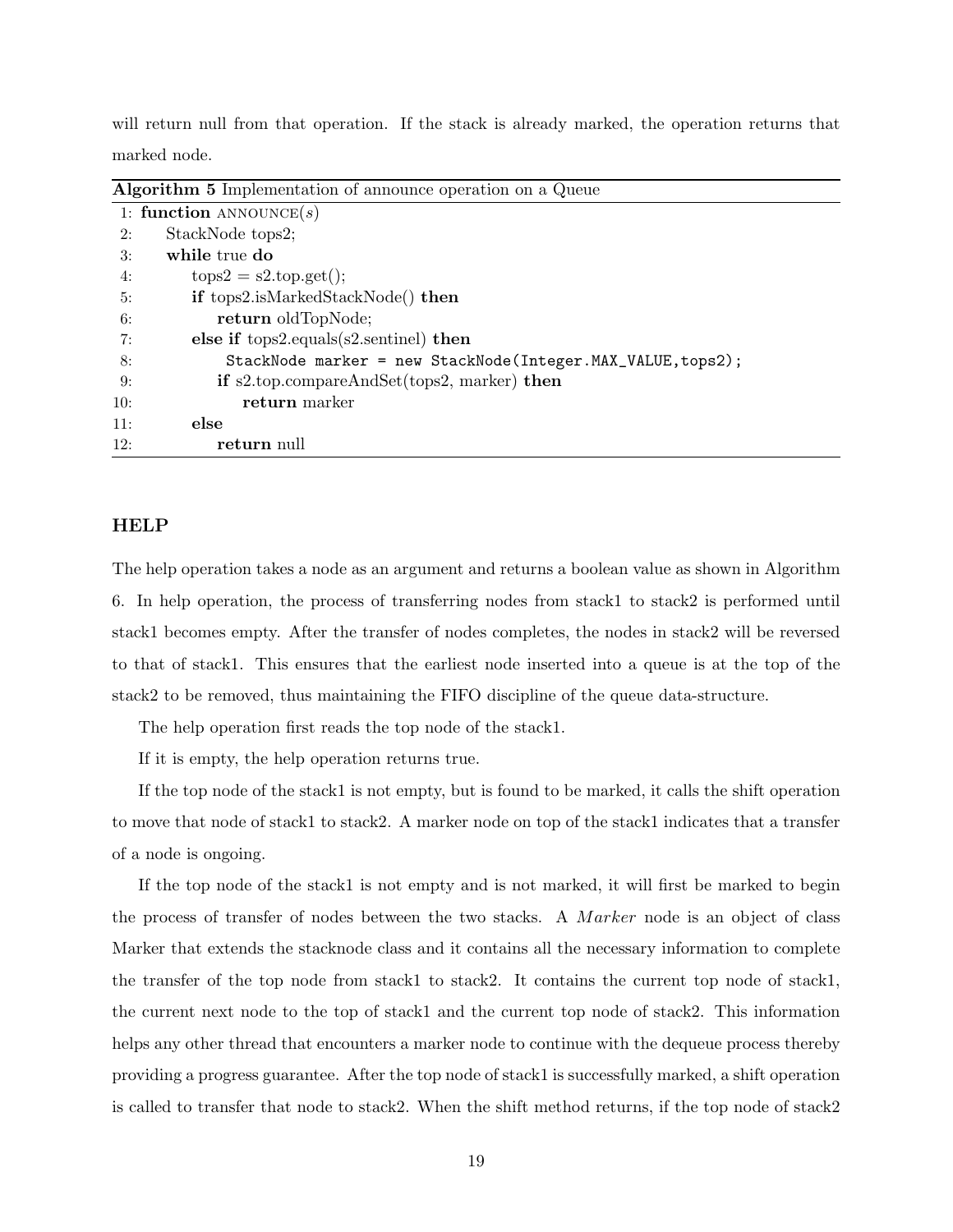is still marked, it implies that the stack1 is not empty so the help method loops back to continue the transfer process. If the top node of stack2 is not found to be marked after a successful shift operation, the help method terminates by returning boolean false.

Therefore, the help returns false after all nodes of stack1 has been pushed to stack2. The marked node at stack2 and the marker node at stack1 are also removed by the end of the help operation. The successful completion of help allows for the removal of the top node from stack2, thus completing the dequeue operation of the queue.

|     | Algorithm 6 Implementation of help operation on a Queue |
|-----|---------------------------------------------------------|
|     | 1: function $HELP(markedNode)$                          |
| 2:  | StackNode tops1;                                        |
| 3:  | while true do                                           |
| 4:  | $tops1 = s1.top.get();$                                 |
| 5:  | if tops $1 ==$ sl. sentinel then                        |
| 6:  | return true                                             |
| 7:  | else if $topS1.isMarket)$ then                          |
| 8:  | shift((Market) topS1);                                  |
| 9:  | else                                                    |
| 10: | $StackNode next = topS1.next.get();$                    |
| 11: | Marker mark = new Marker(topS1, markedNode, next);      |
| 12: | if $s1.top. compactAndSet(topS1, mark)$ then            |
| 13: | shift(mark);                                            |
| 14: | $markedNode = s2.top.get();$                            |
| 15: | <b>if</b> !markedNode.isMarkedStackNode() then          |
| 16: | return false                                            |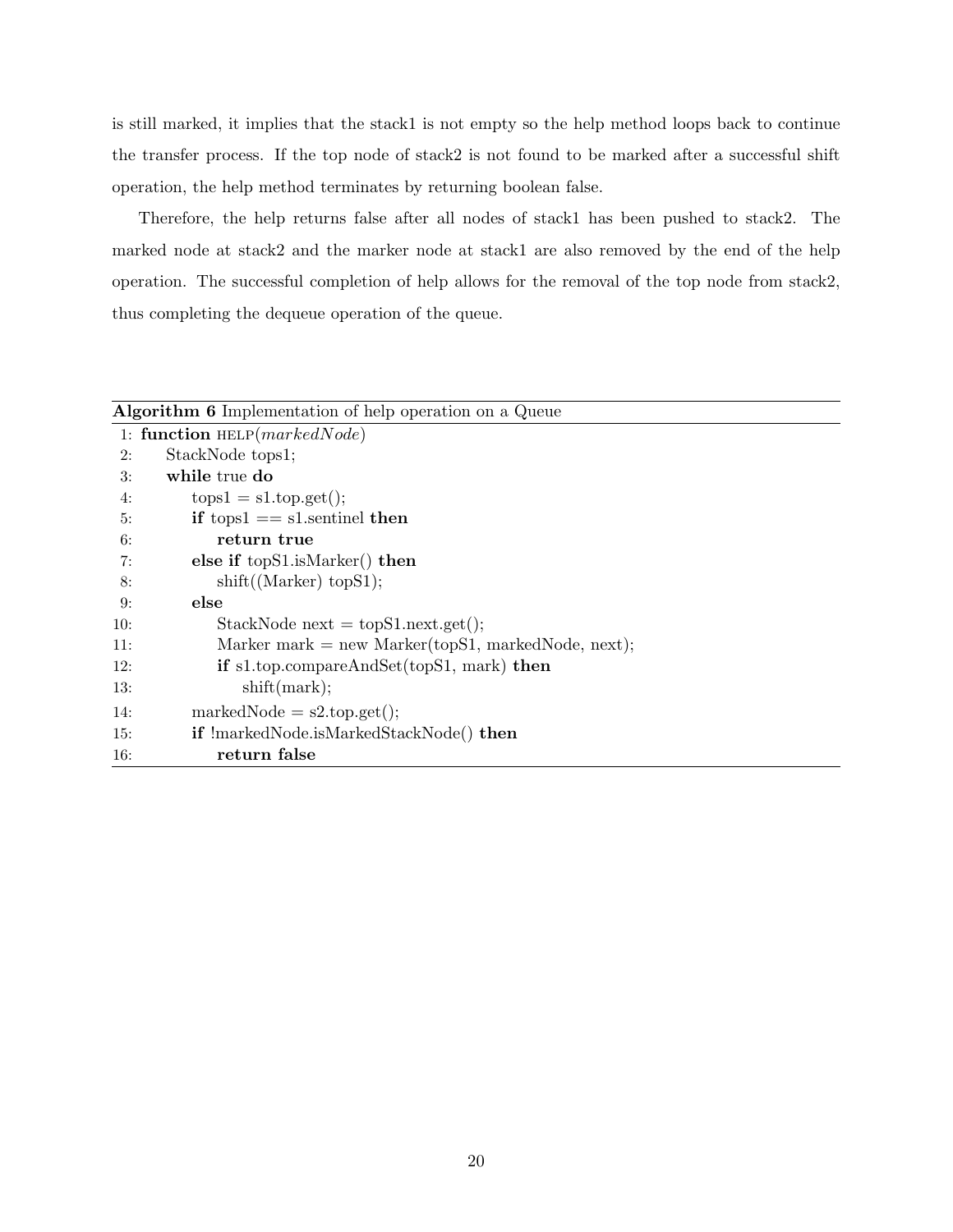#### SHIFT

The shift operation is performed as shown in Algorithm 7. The shift operation removes the top node of stack1 and inserts it into the top of stack2. We need to make sure that the removal of a node from stack1 is always followed by the insertion of that node to stack2. Also, at the end of a node transfer, we need to maintain markers at top of both the stacks. For this, we first put a temporary marker node on the top node of stack1 before the actual transfer of node is performed. The temporary marker node will contain the marked nodes to be placed on each stack top to complete the transfer of nodes i.e. the top on stack1 will need to point to the next node of the current top of stack1 which implies the current top being removed and the top of stack2 will need to point to the current top of stack1 which implies that the stack1 node is inserted into stack2.

To begin the transfer of the node, we first create a new marked node that is going to be inserted into the top of stack2. This node has its next pointer pointing the node that is about to be removed from stack1. In the next step, we create a new Marker node to be inserted into the top of stack1. Its next pointer is pointing to the node that follows the node being removed from stack1. This new marker class node contains all the necessary information required to perform the next transfer. Then we create a temporary marker class node to be placed on top of the stack1. It has Integer.MINV ALUE as its value with its next pointer pointing to the current top node of stack1. This temporary marker node contains the two marked nodes previously created that is to be placed on each stack top during the transfer of node. We use the atomic primitive instruction CAS to insert the temporary marker to the stack1 top. After the successful CAS, any thread that encounters a temporary marker node on the stack1 will be able to proceed with transferring the correct nodes in order.

For the actual transfer of node, we perform three successive CASs as shown lines 9,10 and 11 in Algorithm 8.

The first CAS of line 9 is performed on the next pointer of the node to be removed from stack1. A successful CAS will point this next pointer to the actual top node of stack2 i.e. the node that follows the marked node of stack2.

The second CAS of line 10 is performed on the top pointer of stack2. In the second CAS, the top pointer of stack2 is replaced with the new marked node that was previously created and which is now obtained from the temporary marker node of stack1. This new marked node has its next pointer pointing to the node of stack1 that is to be transferred to stack2.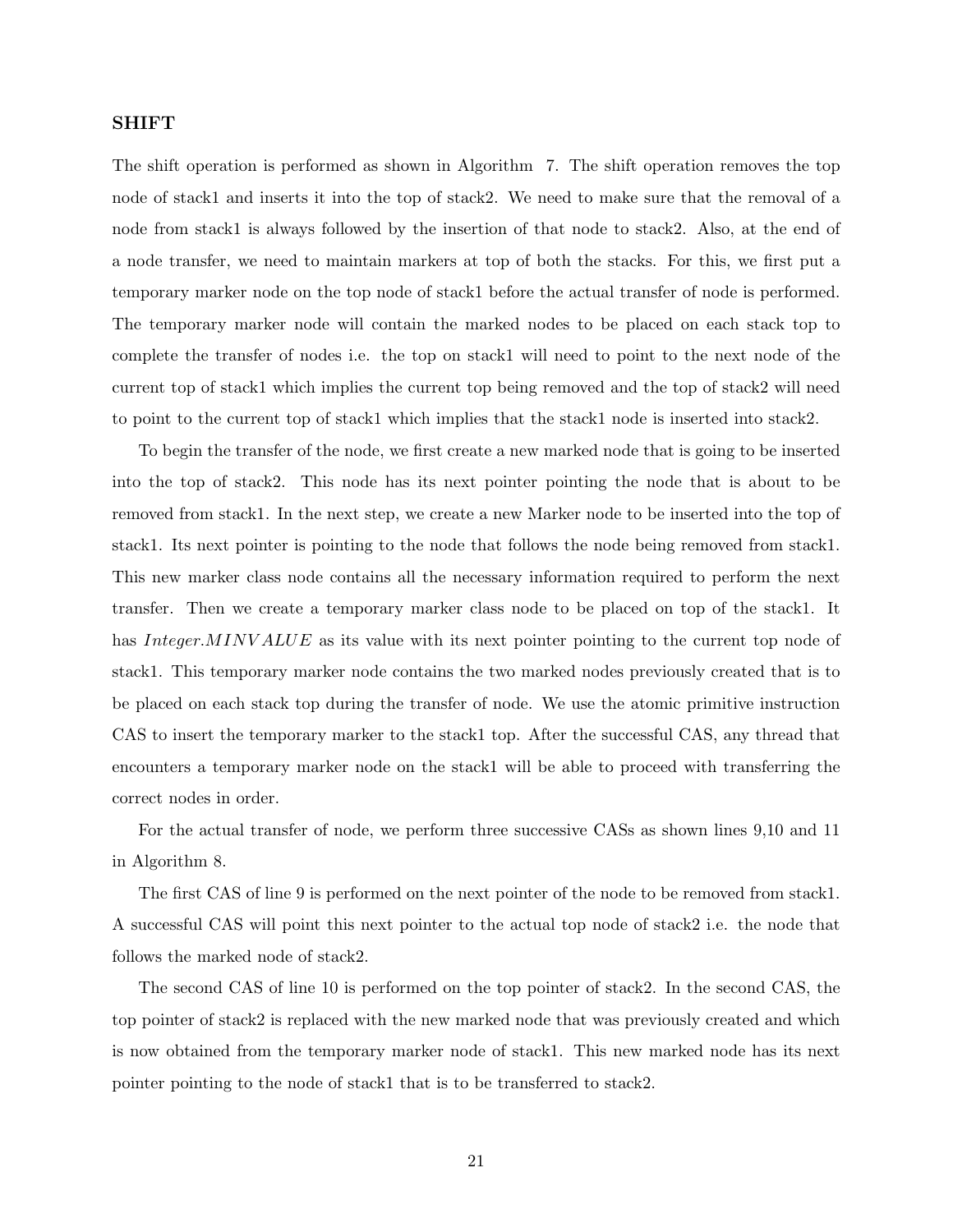The final CAS of line 11 is performed on the top pointer of stack1. In the third CAS, the top pointer of stack1 is updated with the new marker class node created previously and obtained from the temporary marker node of stack1. The next pointer of this new marker node is pointing to the node that follows the node being shifted from stack1 to stack2 i.e. this is the node that contains the value that is going to be at the top of stack1.

In the cleanTemporary method as shown in Algorithm 8 the CAS operation will replace the top node of stack1 with a marked node for stack1 from the temporary marker. Similarly, the CAS operation will replace the top of stack2 with a marked node for stack2 from the temporary marker. Thus after the third CAS succeeds, the transfer of the top node from stack1 to stack2 is completed i.e. the top node of stack1 has been removed and it has been successfully inserted into stack2. The top nodes of both the stacks after the completion of transfer is still marked with updated information for the next transfer of node.

In the shift method only a single node from stack1 is moved to stack2. So it is repeatedly called from the help operation until there are no more nodes left in stack1 to be moved. So, before each transfer in the shift method, the stack1 is checked to see if it will be empty after this transfer process. This check is performed by comparing the next pointer of the node being removed from stack1 with a sentinel node. If the result of this comparison is true, it indicates that the stack1 will be empty so we will no longer need to maintain marked nodes at the top of each stacks at the end of the transfer process. In this case, the temporary marker node is not used as before. The three successive CASs are directly performed which transfers the last node of stack1 to the top of stack2 and finally removes the marked nodes from both the stack tops. At the end of the transfer process, the stack2 will contain all the nodes from stack1 in reverse order which represents the nodes of the queue in order. The top node of stack2 will be the earliest inserted item of the queue. This is the value to be removed in the dequeue operation. The stack1 will be empty with a sentinel node as its top.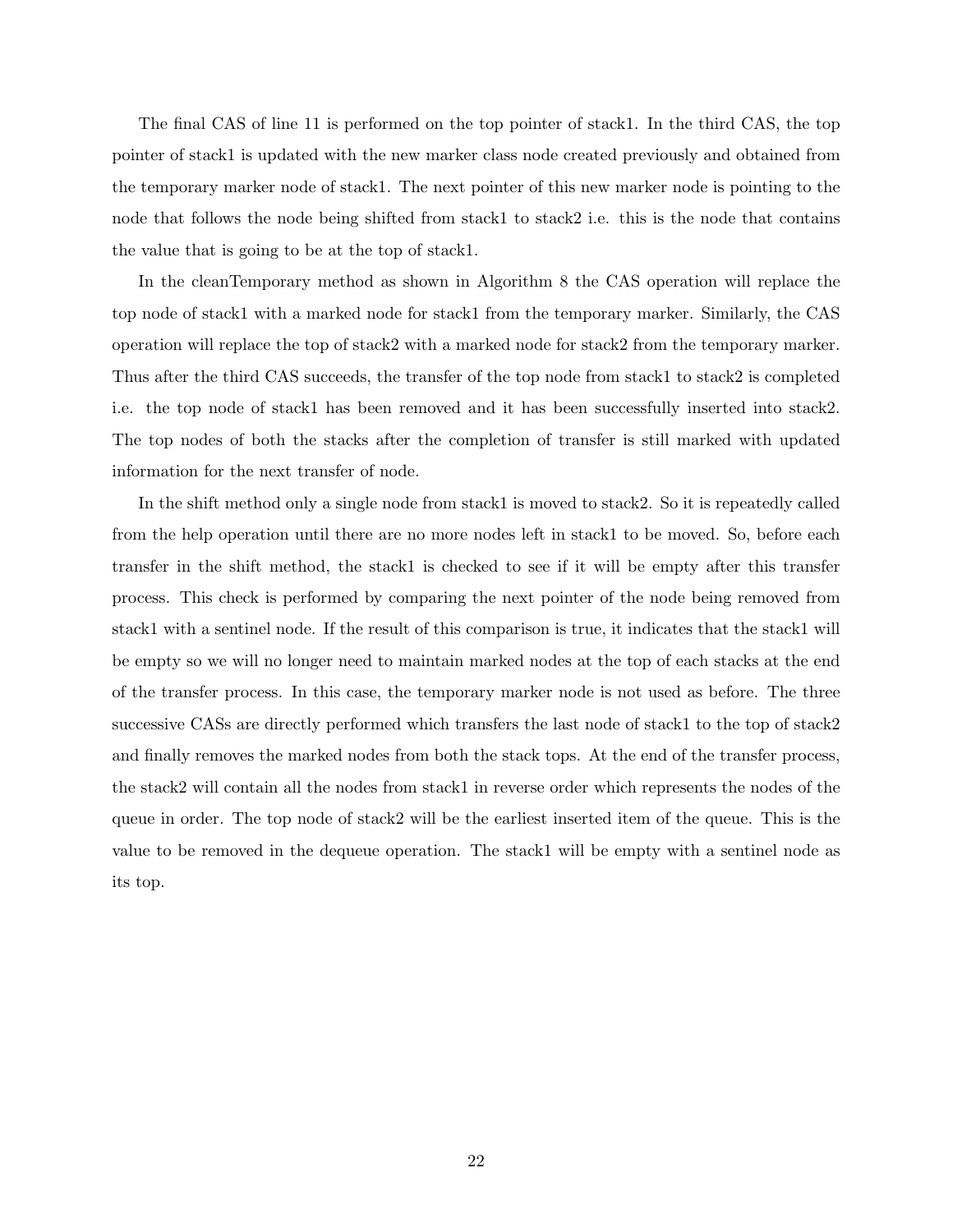| Algorithm 7 Implementation of shift operation on a Queue               |  |  |
|------------------------------------------------------------------------|--|--|
| 1: function SHIFT( $markedNode)$                                       |  |  |
| if markedNode.isTempMarker() then                                      |  |  |
| cleanTemporary(markedNode);                                            |  |  |
| else                                                                   |  |  |
| $StackNode topFirst = markedNode.next.get();$                          |  |  |
| $StackNode nextFirst = markedNode.nextFirst;$                          |  |  |
| $StackNode topSecondMarket = markedNode-topOther;$                     |  |  |
| $StackNode topSecond = topSecondMarket.next.get();$                    |  |  |
| if next First $==$ s1.sentinel then                                    |  |  |
| topFirst.next.compareAndSet(nextFirst, topSecond);                     |  |  |
| s2.top.compareAndSet(topSecondMarked, topFirst);                       |  |  |
| s1.top.compareAndSet(markedNode, nextFirst);                           |  |  |
| else                                                                   |  |  |
| StackNode newMarkerSecond = new StackNode(Integer.MAX_VALUE,topFirst); |  |  |
| Marker new Marker First = new Marker (next First, new Marker Second,   |  |  |
| $nextFirst.next.get()$ ;                                               |  |  |
| Marker tempMarkerFirst = new Marker( $Integer.MIN_VALUE$ , markedNode, |  |  |
| newMarkerFirst, newMarkerSecond);                                      |  |  |
| $topFirst = s1.top.get();$                                             |  |  |
| if topFirst.isTempMarker() then                                        |  |  |
| cleanTemporary((Market) topFirst);                                     |  |  |
|                                                                        |  |  |

Algorithm 8 Implementation of cleanTemporary operation on a Queue

1: function  $CLEANTEMPORT$  $(tempNode)$ 

- 2: Marker markedNodeFirst  $=$  (Marker) tempNode.next.get();
- 3: StackNode topFirst = markedNodeFirst.next.get();
- 4: StackNode  $nextFirst = markedNodeFirst.nextFirst;$
- 5: StackNode oldMarkSecond = markedNodeFirst.topOther;
- 6: StackNode topSecond = oldMarkSecond.next.get $(i;$
- 7: StackNode newMarkFirst = tempNode.topOther;
- 8: StackNode newMarkSecond = tempNode.nextFirst;
- 9: topFirst.next.compareAndSet(nextFirst, topSecond);
- 10: s2.top.compareAndSet(oldMarkSecond, newMarkSecond);
- 11: s1.top.compareAndSet(tempNode, newMarkFirst);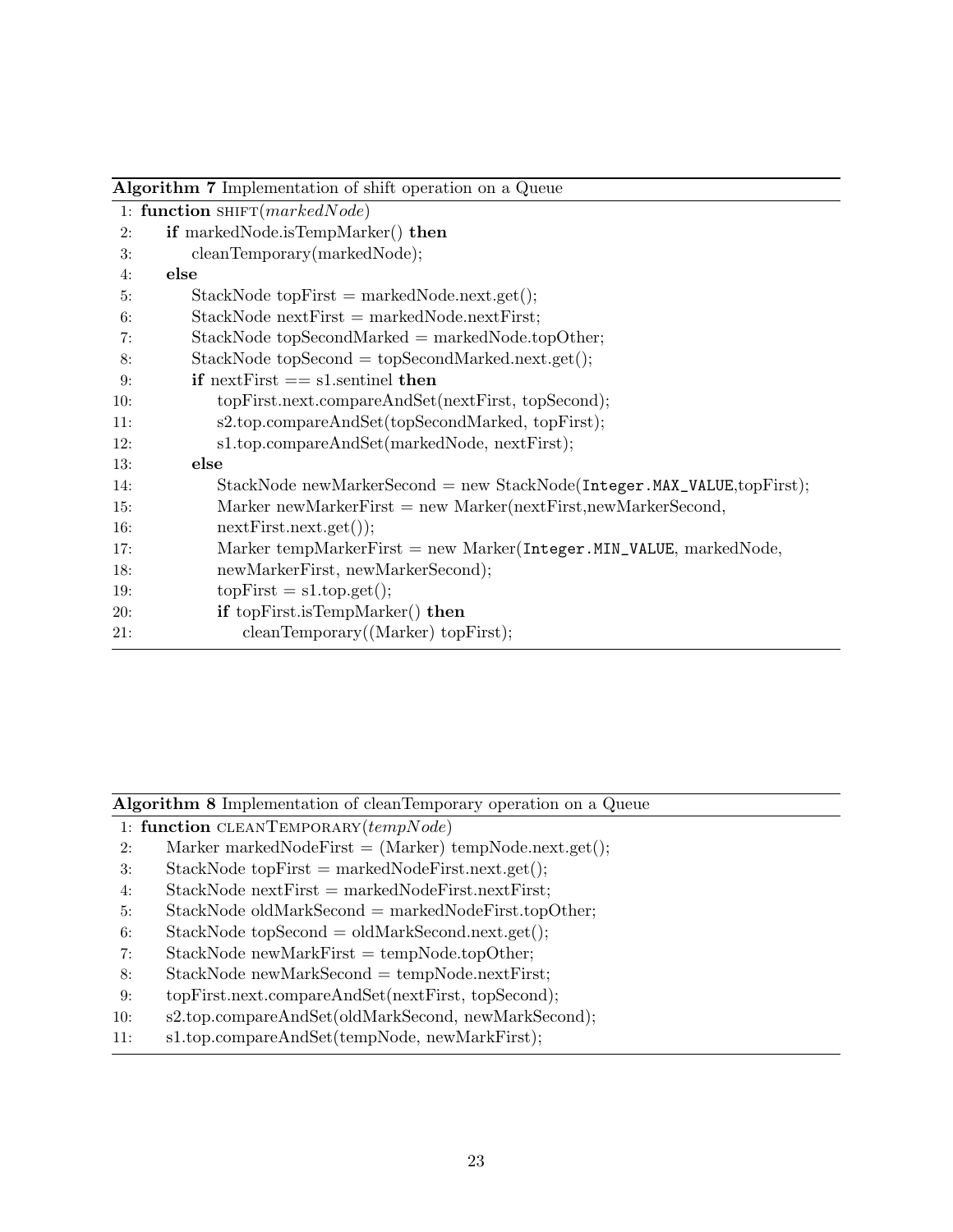### Chapter 5

### Correctness and Lock-freedom

In this chapter, we will show that the proposed data-structure Queue using two stacks is linearizable and lock-free. We will show that data-structure is linearizable by defining the linearization points for each operation.

#### 5.1 Determining linearization point

#### 5.1.1 Enqueue Operation

The enqueue operation inserts an element into the queue. This is achieved by pushing the element to the top of stack1. During execution of line 4 of the push operation for a stack in Algorithm 1, if the compare-and-swap atomic operation returns true, it indicates that the new node is now linked to the top node of the stack, resulting in the enqueue operation taking effect. Therefore the linearization point for a successful enqueue is at line 4 of the push operation for a stack Algorithm 1.

#### 5.1.2 Dequeue Operation

The dequeue operation removes the element from the queue in FIFO order. This is achieved by popping the top element of stack2. Dequeue begins by calling the pop operation for stack2 which returns a node as shown in Algorithm 4. There are three cases of linearization points for dequeue:

#### 1. Both stacks are empty

If the returned node from the pop operation is a sentinel node, it means that stack2 is empty. When the stack2 is empty, we place a marked node on top of it by calling the announce operation. If the announce was successful and the top node of the stack2 has been marked,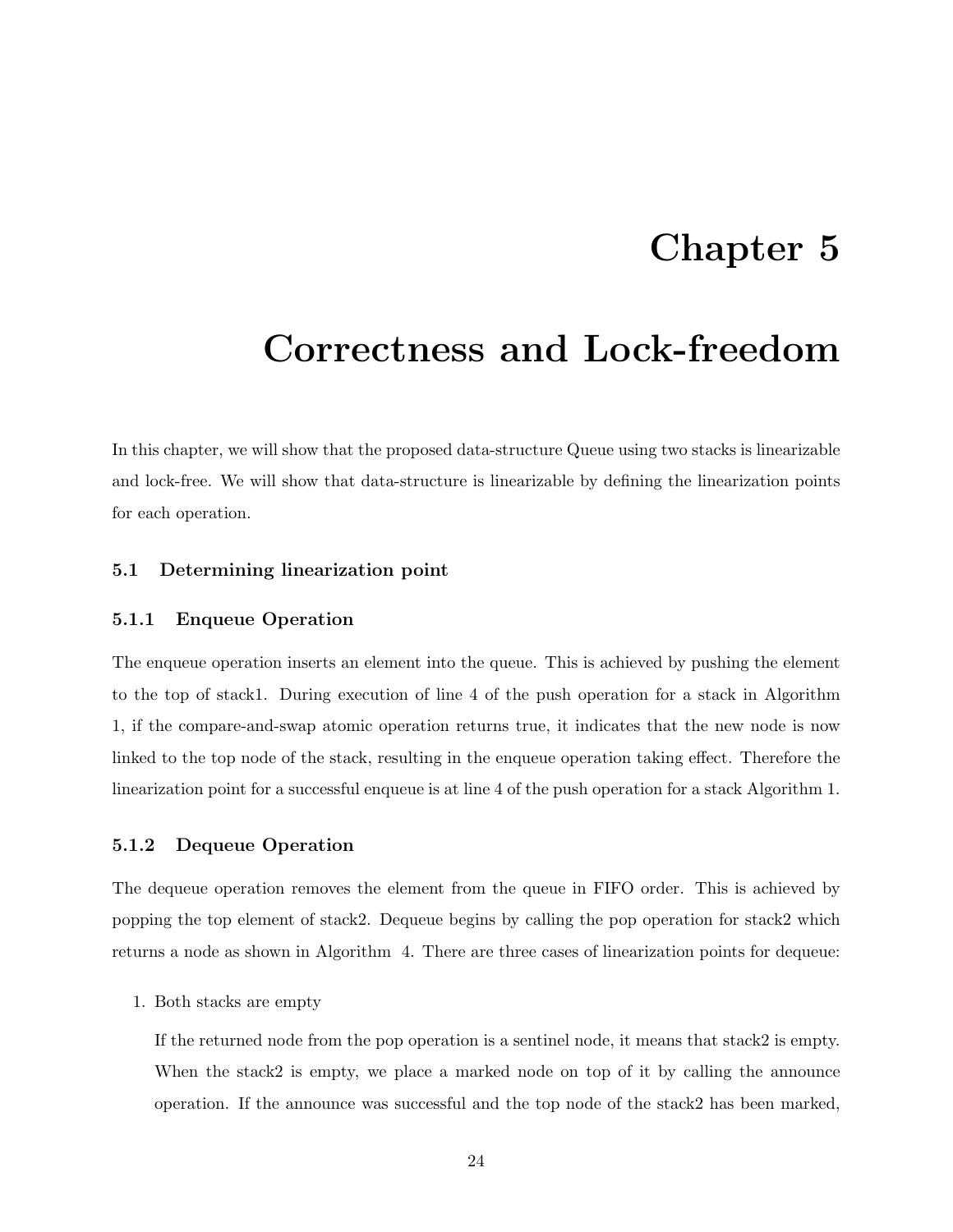we call the help operation to transfer the elements from stack1 to stack2. If the help method returns true, it means that the stack1 is empty as well. Thus we have an empty queue.

Also if any thread finds a marked at the top of stack2, it calls the help operation. The help operation returns true if it finds the top of stack1 to be a sentinel node. This case also implies that both stack1 and stack2 are empty, thus the queue is empty.

After rechecking that the top of stack2 is still the same as before, i.e. empty, the dequeue operation returns. Therefore the linearization point of dequeue when the queue is empty is at line 4 of the help operation, i.e. Algorithm 6, when the operation reads the top of stack1 to find that it is a sentinel node.

2. Stack2 is not empty and not marked

When the pop operation for a stack is called, the top of stack 2 is checked to see if it is empty i.e. a sentinel node or if it is marked. When both of these cases fail, it means that stack2 is not empty and also there is no pending dequeue operation. So a CAS is executed to remove the top of stack2 and replace it with the next of top of stack2. Therefore the linearization point for a successful dequeue is at the successful execution of line 3 during a call of the pop operation for a stack as shown in Algorithm 2.

3. Stack1 and Stack2 are not empty and Stack2 is marked

When both the stacks are not empty and stack2 is marked, it implies an unfinished dequeue operation by some other thread. In this case, the help method is called to complete the transfer of all elements from stack1 to stack2. After the successful help, the execution loops back to call the pop operation for a stack2. In the pop, if the CAS is executed successfully, then it specifies that the top node of stack2 is removed, resulting in the dequeue operation taking effect. Thus the linearization point for a successful dequeue is at line 3 during a call of the pop operation for a stack as shown in Algorithm 2.

#### 5.2 Proving correctness

#### 5.2.1 Lemma 5.2.1 :

The linearization point of the enqueue and dequeue operations of the queue lie between their respective invocation and response, satisfying their sequential specifications.

Proof :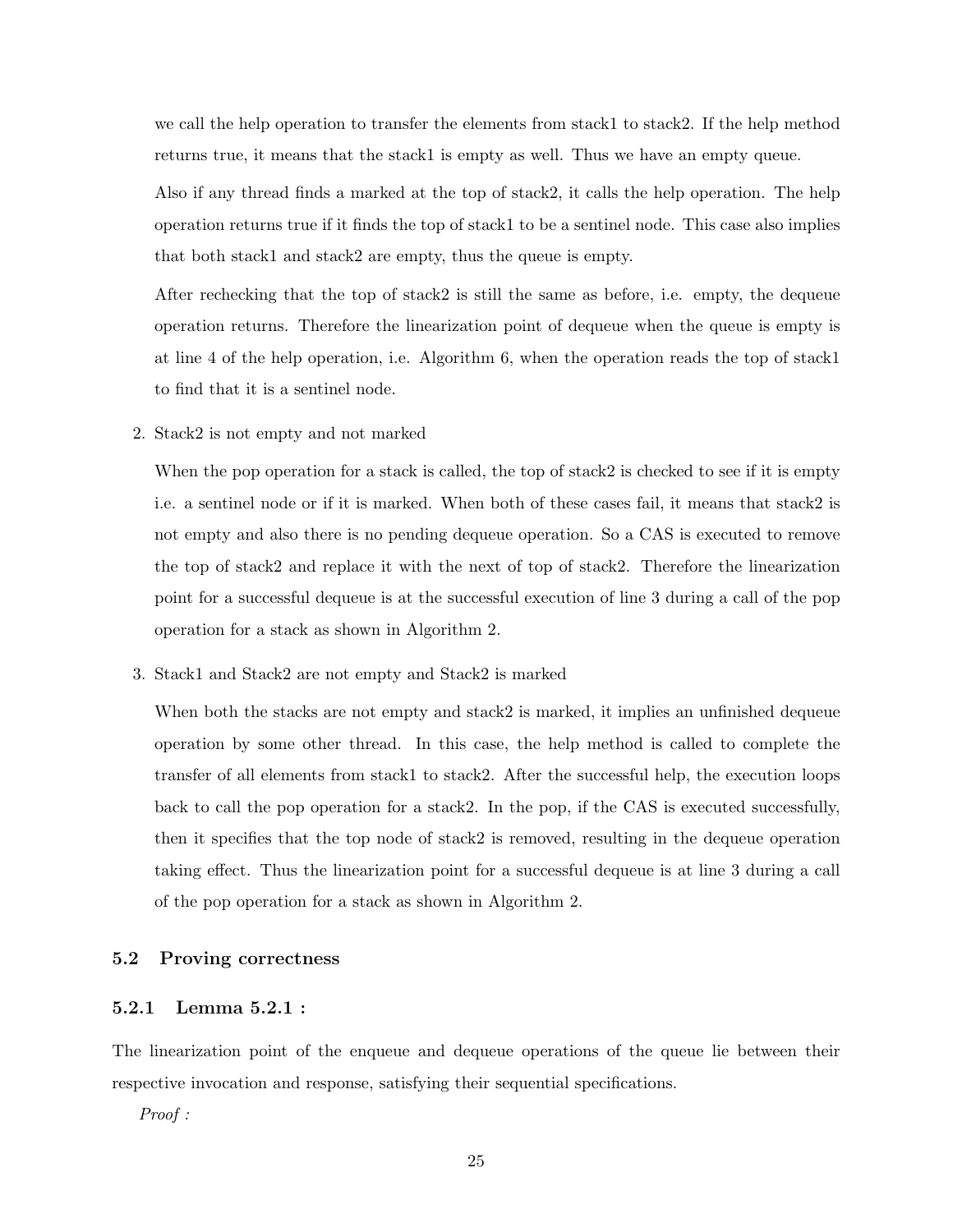Enqueue - In the section 5.1.1, we have determined the linearization point for enqueue is line 4 of the push operation. We can observe that the push operation is called from within the enqueue operation, therefore we can state that the linearization point of enqueue lies between its invocation and response.

**Dequeue** - In section 5.1.2, we have determined the linearization point for dequeue. When the queue is empty, the linearization point is at line 4 of the help method. Since the help method in invoked from the dequeue method, it lies between the invocation and the return. Also, the linearization point for the cases (a) when both stacks are non empty and the stack2 is marked and (b) when the stack2 is non empty and not marked, is at the successful execution of CAS in line 3 of the pop operation. The pop operation is called from dequeue so therefore, it lies between the invocation and return of the dequeue.

Therefore, both the enqueue and dequeue operations of the Queue using two stacks are linearizable.

#### 5.3 Proving Progress

The two lock-free stacks that we use to compose the data-structure Queue is the commonly used Trieber stack. To make our implementation of queue non-blocking, we have used the commonly available atomic primitive compare-and-swap.

We simply push the element to be enqueued to the top of stack1 to simulate the enqueue operation of the queue. The enqueue completes when the element to be enqueued is successfully pushed to the top of stack1 by the successful execution of CAS. If another concurrent enqueue operation is able to push its element to the top of stack1 first, then the current threads CAS will fail and the thread will restart the push operation.

Similarly, for the dequeue operation, we pop the element at the top of stack2 which is achieved by the successful execution of CAS in the pop operation of stack2. If any concurrent operation changes the top node of stack2, the CAS fails and it loops back to restart the pop again.

Also, if any thread encounters a marked node at the top of stack1 or stack2, it indicates that there is an unfinished dequeue operation. The marked node stores necessary information to complete the ongoing dequeue. So any thread encountering a marked node will first help complete this unfinished dequeue operation, and then continue their own expected operation. This implies system-wide progress.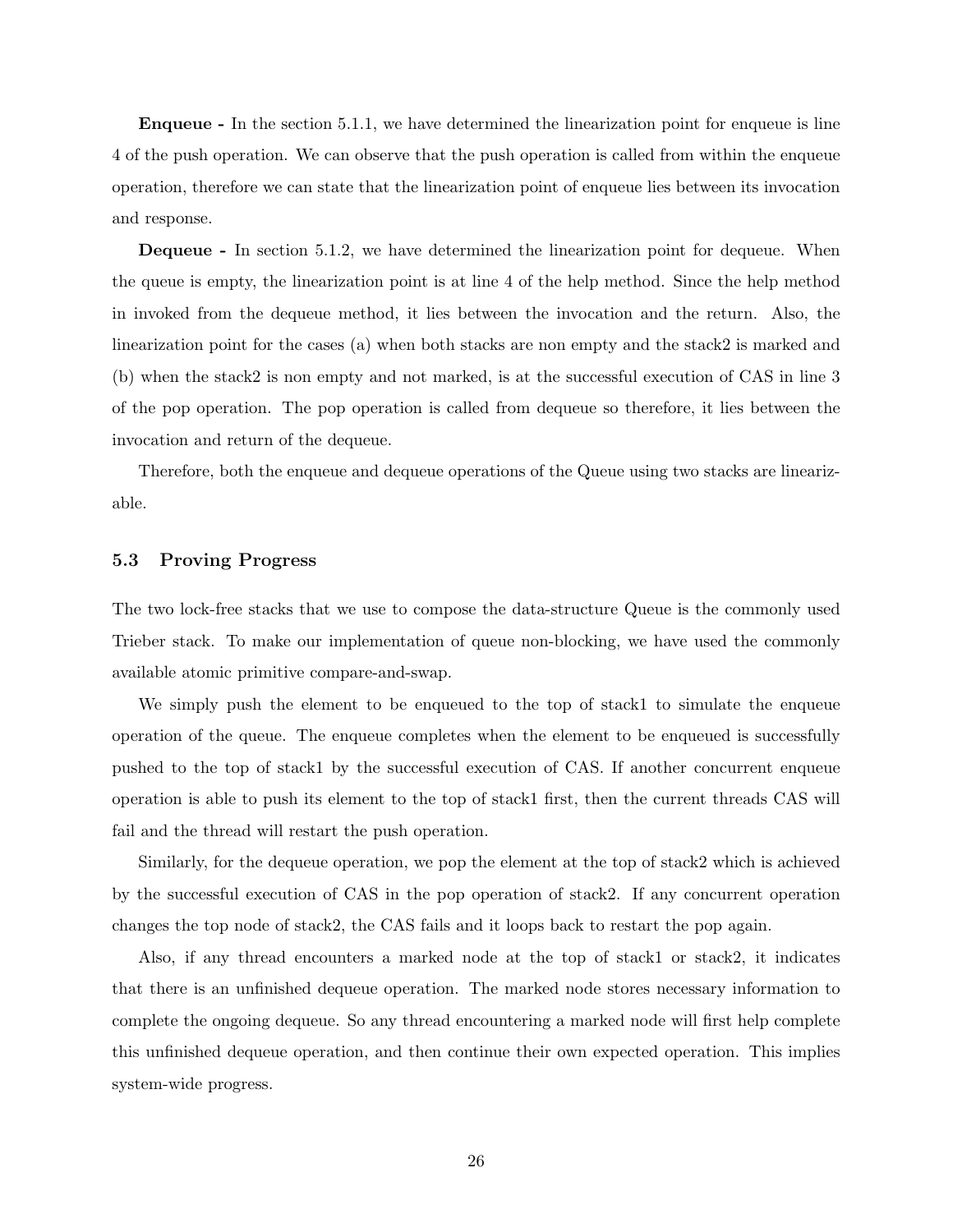### Chapter 6

### Experimental Results

In this section, we provide a performance comparison among different types of concurrent queues. We have measured the performance in terms of **throughput** and **fairness**.

Throughput can be defined as the total number of operations completed by all the threads within a certain time i.e. the overall rate at which method calls complete. High throughput value is a highly desired property for a synchronization method. A high throughput value is achieved if there are high number of successful operations of all the threads at a certain instance of time. High throughput implies high efficiency of performance.

The second property that we are going to consider in our study is fairness of synchronization constructs. In our experiment, we have used a relevant definition of fairness introduced by Ha et al [HPT07]. Here fairness is defined by comparing the minimum number of operations a thread had with the average number of operations of all threads  $[CCD<sup>+</sup>13]$ . To detect any unfair behavior, we use as a fairness measure the minimum of the above values  $[CCD<sup>+</sup>13]$ . Fairness value ranges from 0 to 1. If the value is close to 1, it means fair behavior. Low value of fairness means there are some threads that are being served less than others. The fairness measure helps to distinguish threads that are starving or that are being served less.

The following data structures were used for comparison:

- 1. Our proposed concurrent lock-free Queue using two lock-free stacks
- 2. Non-blocking concurrent linked-list based queue introduced by Michael and Scott
- 3. Two-lock concurrent queue introduced by Michael and Scott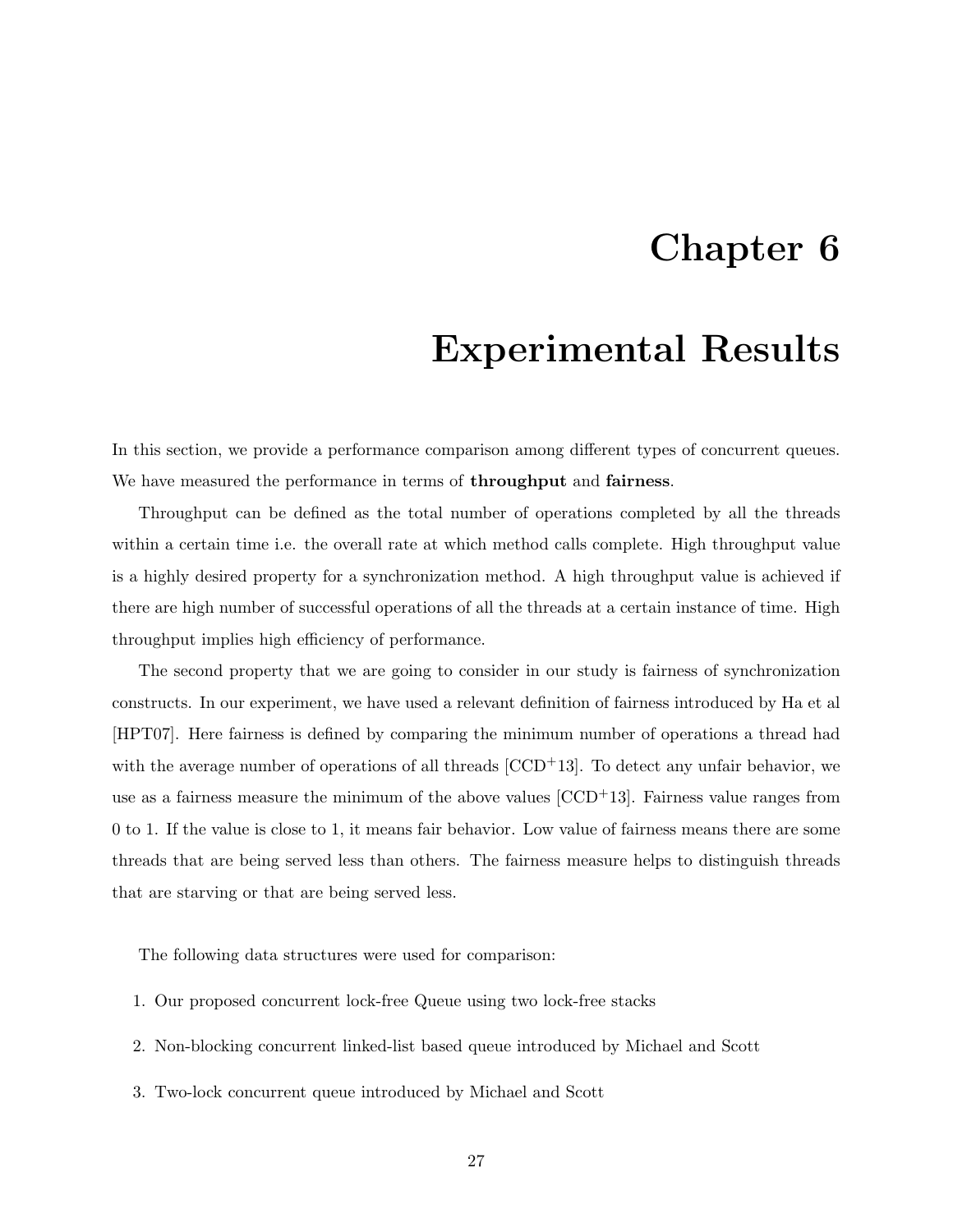We have only used the basic data type integer values in our benchmark, but other data types like float, double or any other custom data types can also be used. We performed our evaluations on a 64-bit, Intel Core i7-7500U CPU @ 2.70GHz with 8GB DDR3 RAM having 4 logical cores. The test was conducted for different numbers of threads. We used 2,4,8 and 16 number of threads in our testing. For each test, we started off with a 2-second warm-up period to allow the Java compiler to initialize and optimize the running code.

For each queue data-structure, the experiment was carried out for 5 seconds. We used different number of threads for each set of experiments. Then an average over 5 trials was taken to display the final result. We kept count of all the operations successfully completed by all the threads and divided this total number by the duration of time for which the experiment was conducted which gave us the throughput value. For fairness measure, we selected the minimum value between two calculated values: the average number of operations successfully completed by all the threads and the minimum number of operations of a thread.



Throughput of different queues

Figure 6.1: Throughput of concurrent queues

Figure 6.1 and 6.2 shows the throughput in Mops and fairness of the three concurrent queues with respect to the number of threads respectively.

We can see from the above figure, the two-lock concurrent queue has the highest of the throughput followed by the non-blocking concurrent queue and our proposed concurrent queue using two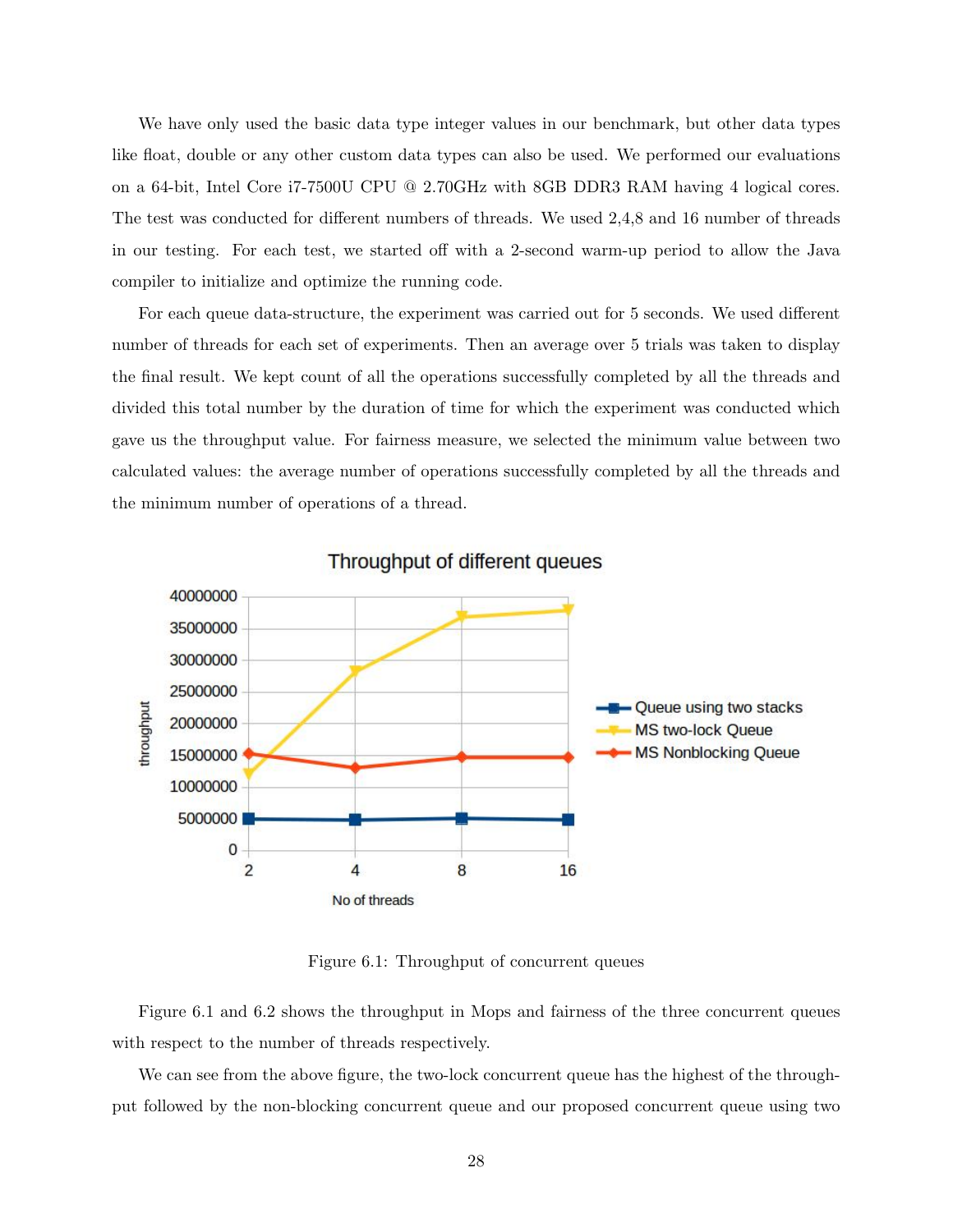

Figure 6.2: Fairness of concurrent queues

lock-free stacks.

The result of the experiment is expected. Reentrant locks were used to implement the two-lock concurrent queue. Reentrant lock is light weight and also has an inherent backoff mechanism. So the two-lock concurrent queue achieved higher throughput and fairness as compared to the non-blocking queue of Michael and Scott which uses CAS operations that are expensive.

Also we can see from the results, the performance of our proposed queue is the weakest. And it is reasonably so. The performance of our proposed queue was bound to be low as it was a composition of two separate non-blocking concurrent stacks. As we know, CAS operations are expensive. The need for synchronization using hardware primitives such as CAS to handle concurrency causes the performance of a non-blocking data-structure to drop. In the composition, since we need to introduce a lot more synchronization mechanisms to maintain its lock-freedom, it automatically decreases performance. Also the main objective to propose the construction of a concurrent queue using two lock-free stacks was not to present another lock-free queue with a better performance but to successfully design a composite data-structure in a concurrent setting which will provide a base for the composition of other advanced data-structure.

In terms of fairness also, the two-lock concurrent queue is the fairest among the three queues compared. However, as we can see from the Figure 6.2, our proposed concurrent queue using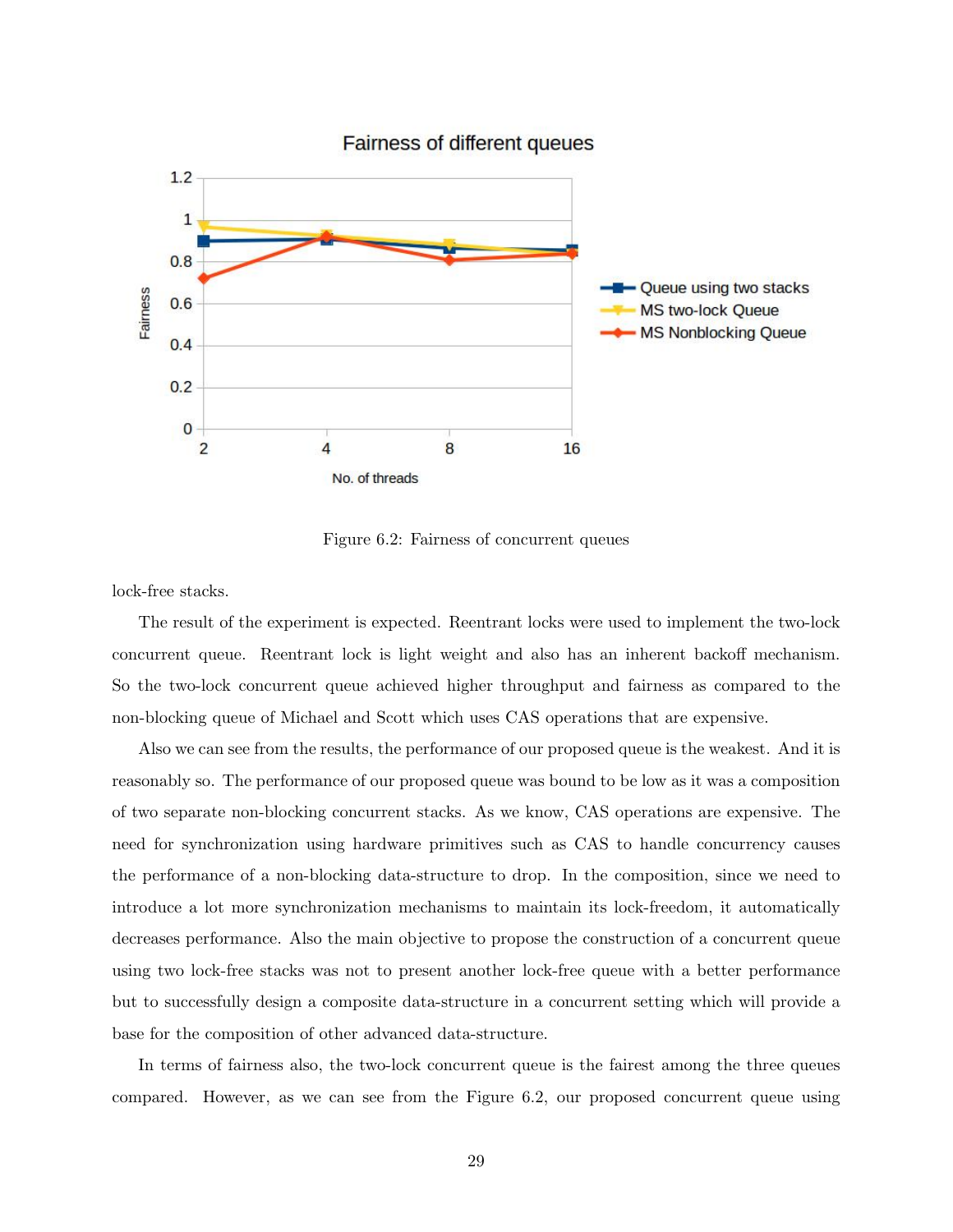two lock-free stacks has a good fairness measure as well and has value more or less similar to the two-lock concurrent queue for thread numbers 4, 8 and 16. For all the three queues, the fairness measure decreases with the increase in number of threads.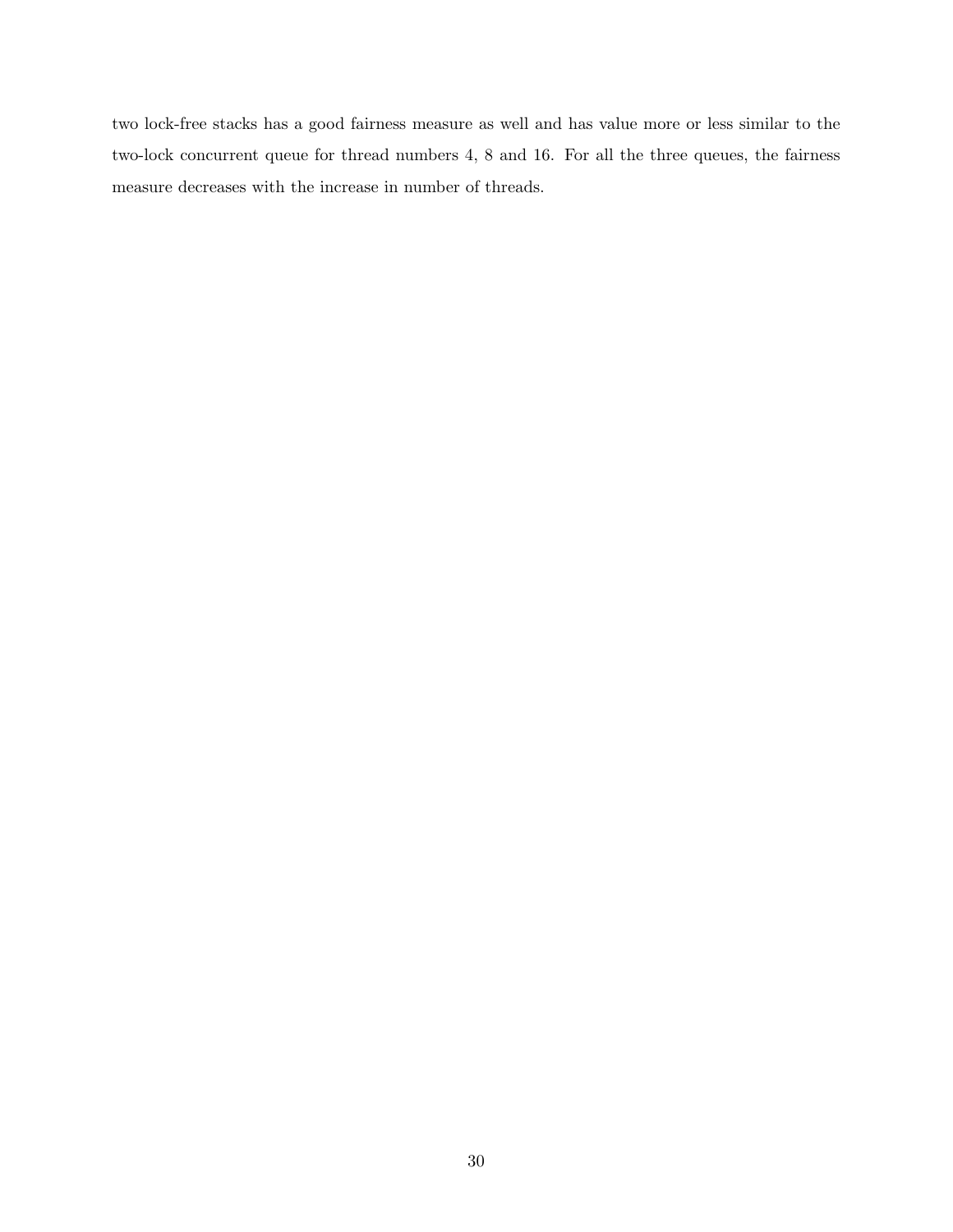### Chapter 7

### Conclusion and Future Works

In summary, we have proposed a composition of lock-free data-structure by presenting a lock-free implementation of composing a concurrent lock-free queue using two concurrent lock-free stacks. We have used the push and pop operations of the composing stack components to implement the enqueue and dequeue operations of the resulting queue. We have used CAS operations and helping mechanism to ensure linearizability and guarantee progress of our implementation. We have also presented a performance comparison of our proposed concurrent queue with two other popular and commonly used queues in terms of throughput and fairness.

In our study, we ran our benchmarks on a machine with 4 logical cores and varied the number of threads from 2 to 16 only. So for future work, we can run the program on a more powerful machine having a higher number of logical cores and number of threads and analyze the performance. Also, we can use similar algorithm to design a concurrent lock-free stack using two lock-free queues which is another fundamental example of lock-free data-structure composition.

From the experimental results, we have observed that our proposed queue does not provide better performance output compared to the basic lock-free and lock-based queues. This is not surprising since we had to introduce more synchronization mechanisms in the process of composition to ensure linearizability. So for future work, we can introduce optimization in the synchronization mechanisms to provide a much better performance.

Our implementation of the non-blocking queue is a non-trivial yet a fundamental contribution to the slowly growing study in the field of composition of data structures. It can be used as a base for other advanced lock-free data structures to be created by combining different basic lock-free data structures using a similar approach.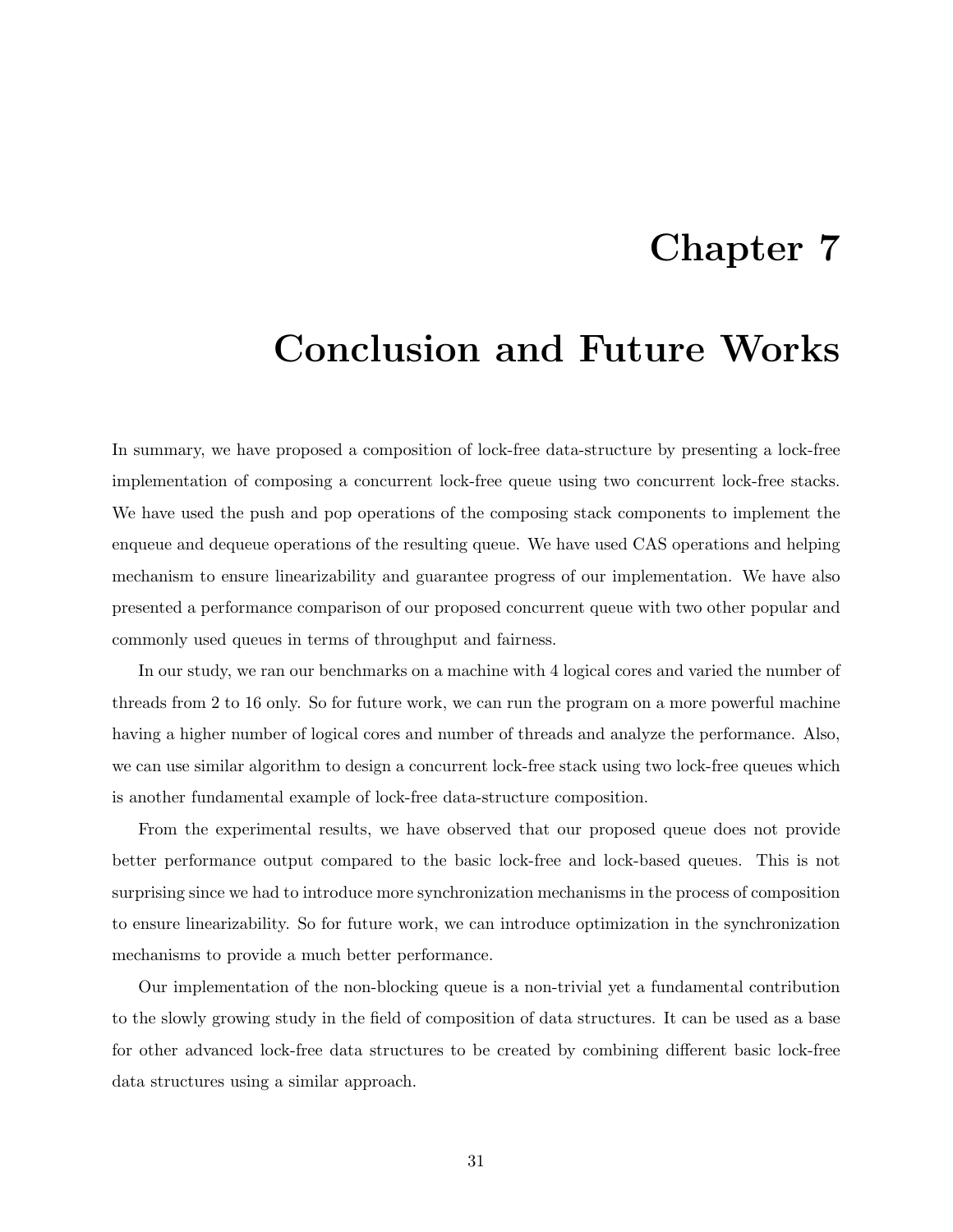### Bibliography

- [Adh14] Ashok Adhikari. Non-blocking Priority Queue based on Skiplists with Relaxed Semantics. 2014.
- [AS01] Greg Gagne Abraham Silberschatz, Peter Galvin. Operating System Concepts. John Wiley & Sons, Inc., New York, NY, USA, 6th edition, 2001.
- [Bar93] G. Barnes. A method for implementing lock-free data structures. Proceedings of the Fifth Annual ACM Symposium on Parallel Algorithms and Architectures, pages 261– 270, 1993.
- [CC92] Donald Cohen and Neil Campbell. Automatic composition of data structures to represent relations. pages 182–191, 1992.
- [CCD+13] Daniel Cederman, Bapi Chatterjee, Nhan Nguyen Dang, Yiannis Nikolakopoulos, Marina Papatriantafilou, and Philippas Tsigas. A Study of the Behavior of Synchronization Methods in Commonly Used Languages and Systems. pages 1309–1320, 2013.
- [CLRS09] Thomas H Cormen, Charles E Leiserson, Ronald L Rivest, and Clifford Stein. Introduction to Algorithms, Third Edition. The MIT Press, 3rd edition, 2009.
- [Dan14] Nhan Nguyen Dang. On Composability, Efficient Design and Memory Reclamation of Lock-free Data Structures. 2014.
- [DC13] Philippas Tsigas Daniel Cederman. Supporting Lock-Free Composition of Concurrent Data Objects: Moving Data between Containers. IEEE Transactions on Computers, 62(9):1866–1878, 2013.
- [ERAEB05] Hesham El-Rewini and Mostafa Abd-El-Barr. Advanced Computer Architecture and Parallel Processing (Wiley Series on Parallel and Distributed Computing). WileyInterscience, 2005.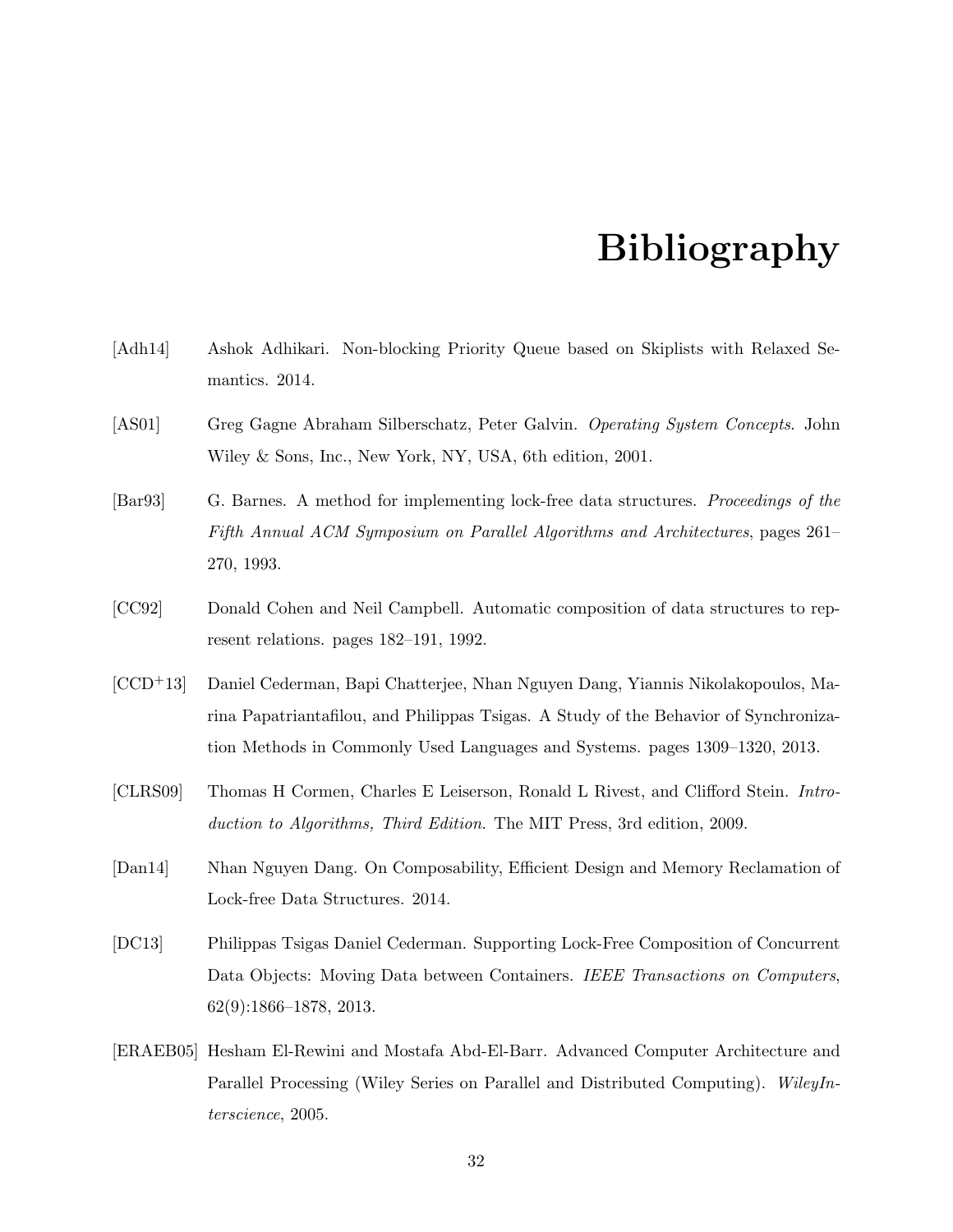- [Gee05] D. Geer. Chip Makers Turn to Multicore Processor. Computer, 38:11–13,05, 2005.
- [Her91] M. Herlihy. Wait-free synchronization. ACM Transactions on Programming Languages and Systems, pages 124–149, 1991.
- [Her93] M. Herlihy. A methodology for implementing highly concurrent data objects. ACM Transactions on Programming Languages and Systems, 15(5):745–770, 1993.
- [HPT07] Phuong Hoai Ha, Marina Papatriantafilou, and Philippas Tsigas. Efficient self-tuning spin-locks using competitive analysis. Journal of Systems and Software,  $80(7)$ :1077 – 109, 2007.
- [HS08] Maurice Herlihy and Nir Shavit. The Art of Multiprocessor Programming. Morgan Kaufmann Publishers Inc., San Francisco, CA, USA, 2008.
- [Lam79] L. Lamport. How to Make a Multiprocessor Computer That Correctly Executes Multiprocess Programs. IEEE Trans. Comput., 28:690–691, 1979.
- [MMM96] M. L. Scott M. M. Michael. Simple, fast, and practical non-blocking and blocking concurrent queue algorithms. Proceedings of PODC 1996, Part II:267–275, 1996.
- [MS98] M. M. Michael and M. L. Scott. M. M. Michael and M. L. Scott. Nonblocking algorithms and preemption-safe locking on multiprogrammed shared memory multiprocessors. Journal of Parallel and Distributed Computing, 51(1):1–26, 1998.
- [NND11] Philippas Tsigas Nhan Nguyen Dang. Progress guarantees when composing lock-free objects. Euro-Par'11 Proceedings of the 17th international conference on Parallel processing, Part II:148–159, 2011.
- [Tre86] R. K. Treiber. Systems programming: Coping with parallelism. Technical Report RJ 5118, IBM Almaden Research Center, April 1986.
- [Ven11] Balaji Venu. Multi-core processors An overview. CoRR, abs/1110.3535, 2011.